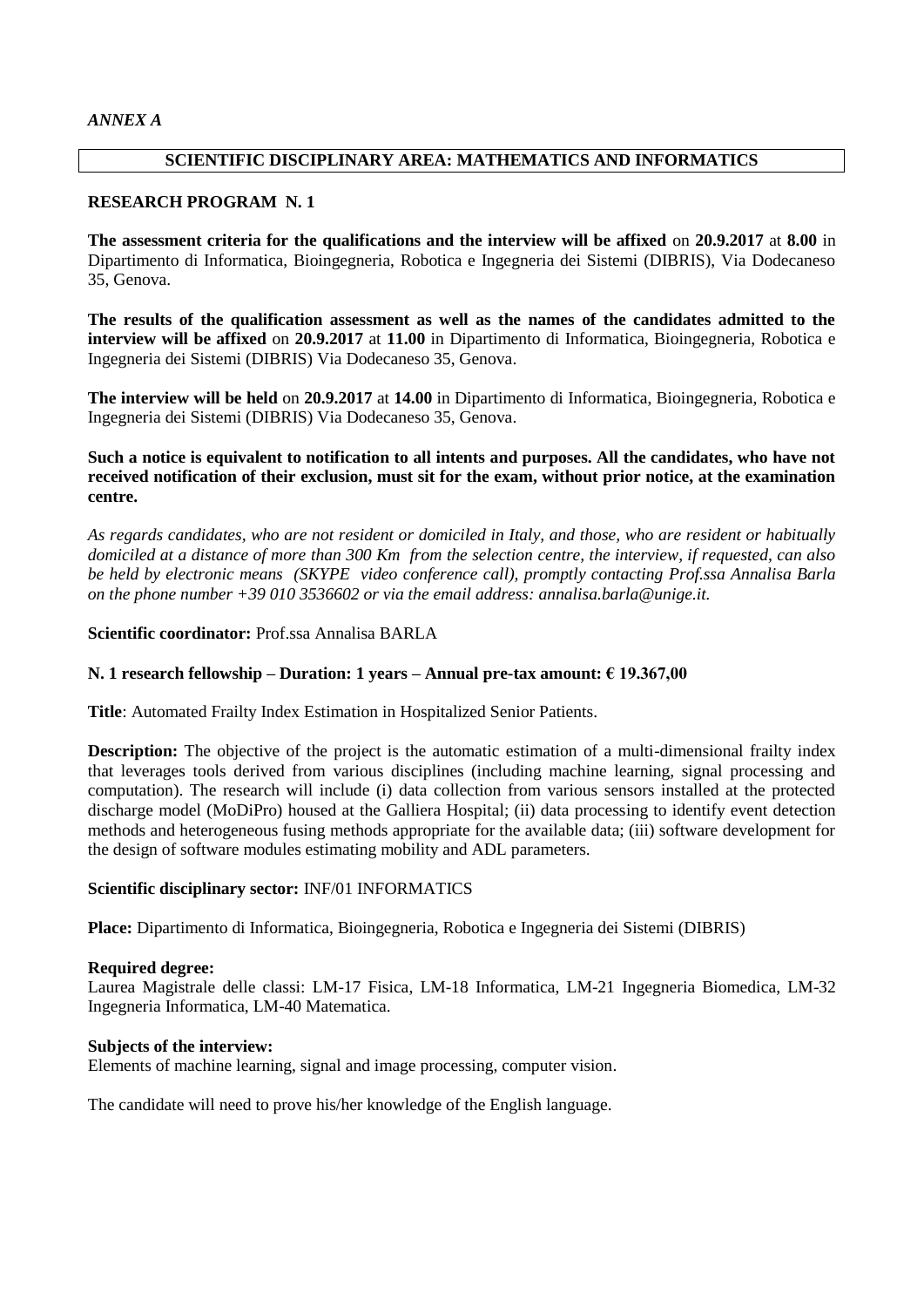**The assessment criteria for the qualifications and the interview will be affixed** on **5.9.2017** at **8.00** in Dipartimento di Informatica, Bioingegneria, Robotica e Ingegneria dei Sistemi (DIBRIS), Via Dodecaneso, 35, Genova.

**The results of the qualification assessment as well as the names of the candidates admitted to the interview will be affixed** on **5.9.2017** at **11.30** in Dipartimento di Informatica, Bioingegneria, Robotica e Ingegneria dei Sistemi (DIBRIS) Via Dodecaneso 35, Genova.

**The interview will be held** on **5.9.2017** at **12.00** in Dipartimento di Informatica, Bioingegneria, Robotica e Ingegneria dei Sistemi (DIBRIS) Via Dodecaneso 35, Genova.

**Such a notice is equivalent to notification to all intents and purposes. All the candidates, who have not received notification of their exclusion, must sit for the exam, without prior notice, at the examination centre.**

*As regards candidates, who are not resident or domiciled in Italy, and those, who are resident or habitually domiciled at a distance of more than 300 Km from the selection centre, the interview, if requested, can also be held by electronic means (SKYPE video conference call), promptly contacting Prof. Stefano Rovetta via the email address: stefarovetta@unige.it.*

# **Scientific coordinator:** Prof. Stefano ROVETTA

# **N. 1 research fellowship - Duration: 1 years – Annual pre-tax amount: € 19.367,00**

**Title:** Unbounded data streams learning: unsupervised methods and their applications.

**Description:** The project addresses the problem of clustering unstructured, non-stationary data streams. Objectives: (1, methodological) Extension of the Graded Possibilistic Clustering method to data streams; (2, methodological) Extension of spectral clustering to streams with complexity control; (3, applicative) Applications to problems in urban traffic forecasting (smart cities), web session analysis, wearable sensors for health monitoring. Existing methods will be adapted to accept incremental updates, and learning will be controlled through appropriate objectives connecting model parameters to measures of fit and of model complexity to allow updates when needed and to the extent needed.

# **Scientific disciplinary sector:** INF/01 INFORMATICS

**Place:** Dipartimento di Informatica, Bioingegneria, Robotica e Ingegneria dei Sistemi (DIBRIS)

### **Required degree:**

Laurea Magistrale delle classi: LM-17 Fisica, LM-18 Informatica, LM-25 Ingegneria dell'automazione, LM-27 Ingegneria delle Telecomunicazioni, LM-29 Ingegneria Elettronica, LM-32 Ingegneria Informatica, LM-40 Matematica, LM-82 Scienze Statistiche.

- Exposition of the most relevant scientific achievements of the candidate.
- Machine learning methodologies.
- Data clustering.
- Skills in computer science/tech and programming.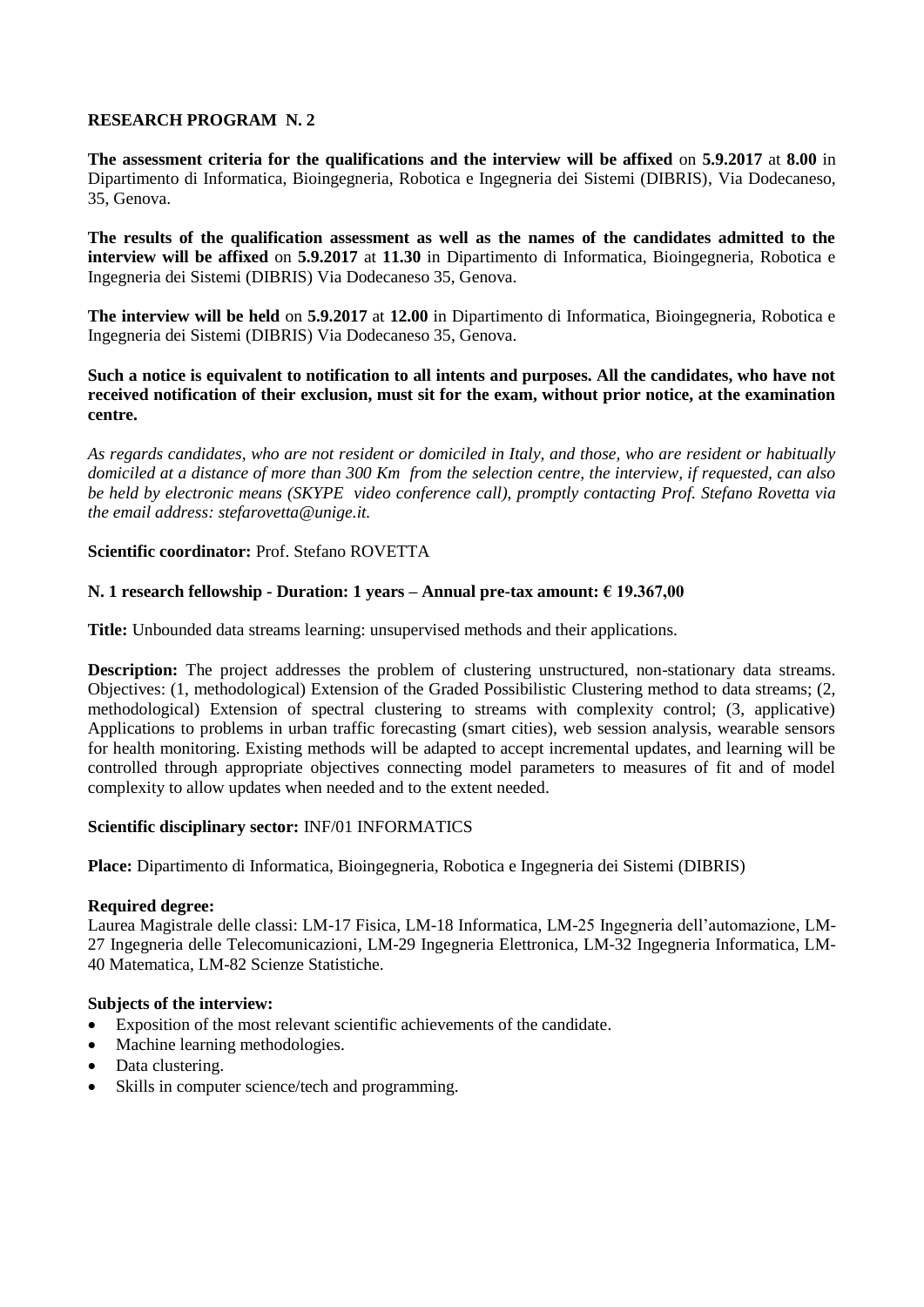**The assessment criteria for the qualifications and the interview will be affixed** on **6.9.2017** at **9.00** in Dipartimento di Informatica, Bioingegneria, Robotica e Ingegneria dei Sistemi (DIBRIS), Viale Francesco Causa 13, Genova.

**The results of the qualification assessment as well as the names of the candidates admitted to the interview will be affixed** on **6.9.2017** at **12.00** in Dipartimento di Informatica, Bioingegneria, Robotica e Ingegneria dei Sistemi (DIBRIS), Viale Francesco Causa 13, Genova.

**The interview will be held** on **6.9.2017** at **16.00** in Dipartimento di Informatica, Bioingegneria, Robotica e Ingegneria dei Sistemi (DIBRIS), Viale Francesco Causa 13, Genova.

**Such a notice is equivalent to notification to all intents and purposes. All the candidates, who have not received notification of their exclusion, must sit for the exam, without prior notice, at the examination centre.**

# **Scientific coordinator:** Prof. Enrico PUPPO

# **N. 1 research fellowship - Duration: 2 years – Annual pre-tax amount: € 19.367,00**

**Title:** Study, project and implementation of innovative methods aimed to promoting undergraduate teaching programs and to managing the interaction between professors and students.

**Description:** The goal is the study and the implementation of innovative methodologies to promote the teaching programs and support the students throughout their carreer. To this end, we will develop proper student-centered instruments and procedures to improve the interaction between students and professors, in order to mitigate dropout, and reduce the time-to-degree. The experimentation of novel techniques to collect and analyse data (e.g., direct or web-based interviews) is planned. The research will lead to a profile suitable for a "Student Relationship Office" that will cooperate with the departmental "Teaching Office" and with the B.Sc. and M.Sc. Teaching Boards of DIBRIS (as case-studies), through the collection and the analysis of data (e.g., monitoring students' carreers, exams, grades, etc.).

# **Scientific disciplinary sector:** INF/01 INFORMATICS

**Place:** Dipartimento di Informatica, Bioingegneria, Robotica e Ingegneria dei Sistemi (DIBRIS)

# **Required degree:**

Laurea Magistrale delle classi: LM-50 Programmazione e gestione dei servizi educativi, LM-57 Scienze dell'educazione degli adulti e della formazione continua, LM-85 Scienze pedagogiche, LM-93 Teorie e Metodologie dell'e-learning e della media education.

- Expertise in projecting, managing and assessing actions in education and teaching, with specifc attention to the methodological issues.
- Expertize in psychology and effective communication strategies.
- Knowledge of the techniques of collection and statistical analysis of data.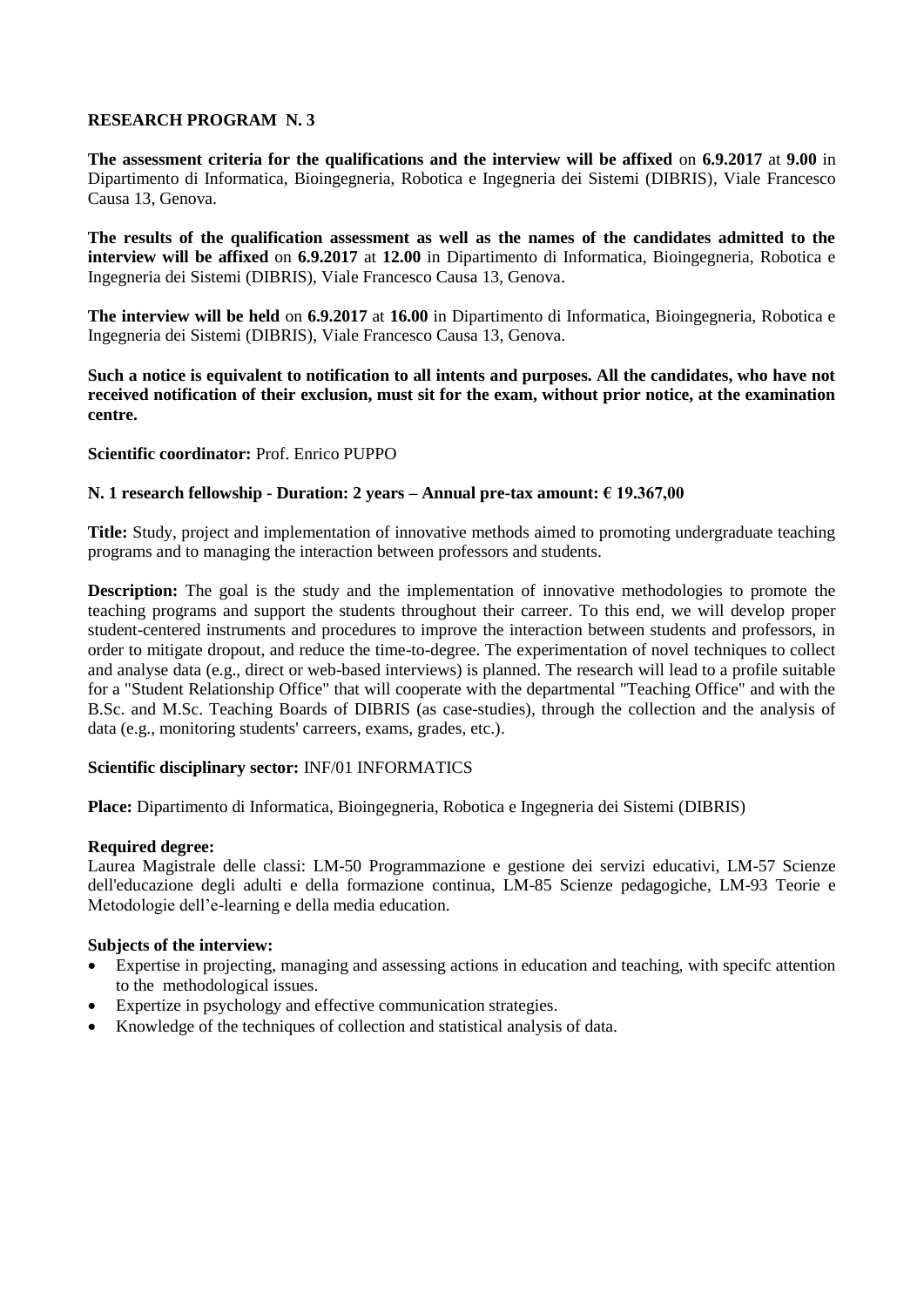# **SCIENTIFIC DISCIPLINARY AREA: BIOLOGY**

# **RESEARCH PROGRAM N. 4**

**The assessment criteria for the qualifications and the interview will be affixed** on **5.9.2017** at **10.30** in Dipartimento di Scienze della Terra, dell'Ambiente e della Vita (DISTAV), Corso Europa 26, Genova.

**The results of the qualification assessment as well as the names of the candidates admitted to the interview will be affixed** on **5.9.2017** at **14.30** in Dipartimento di Scienze della Terra, dell'Ambiente e della Vita (DISTAV), Corso Europa 26, Genova.

**The interview will be held** on **6.9.2017** at **15.00** in Dipartimento di Scienze della Terra, dell'Ambiente e della Vita (DISTAV), Corso Europa 26, Genova.

**Such a notice is equivalent to notification to all intents and purposes. All the candidates, who have not received notification of their exclusion, must sit for the exam, without prior notice, at the examination centre.**

**Scientific coordinator:** Prof.ssa Mirca ZOTTI

# **N. 1 research fellowship - Duration: 2 years – Annual pre-tax amount: € 19.367.00**

**Title:** Saprotrophic autochthonous mushrooms cultivation (ALCOTRA project 2014-2020 Italia-Francia, Finnover n°1198).

**Description:** This research aims to set up protocols about the cultivation of autochthonous saprotrophic mushrooms interesting for edible and/or pharmaceutical properties. Fungal strains will have to be characterized by polyphasic approach (morphological, physiological, molecular).

# **Scientific disciplinary sector:** BIO/03 ENVIRONMENTAL AND APPLIED BOTANY

**Place:** Dipartimento di Scienze della Terra, dell'Ambiente e della Vita (DISTAV)

# **Required degree:**

Dottorato di ricerca in Botanica applicata all'agricoltura e all'ambiente

- Isolation and characterization of autochthonous edible fungal strains (hypogeous included) by polyphasic approach.
- Saprotrophic mushrooms cultivation in controlled environment in different media.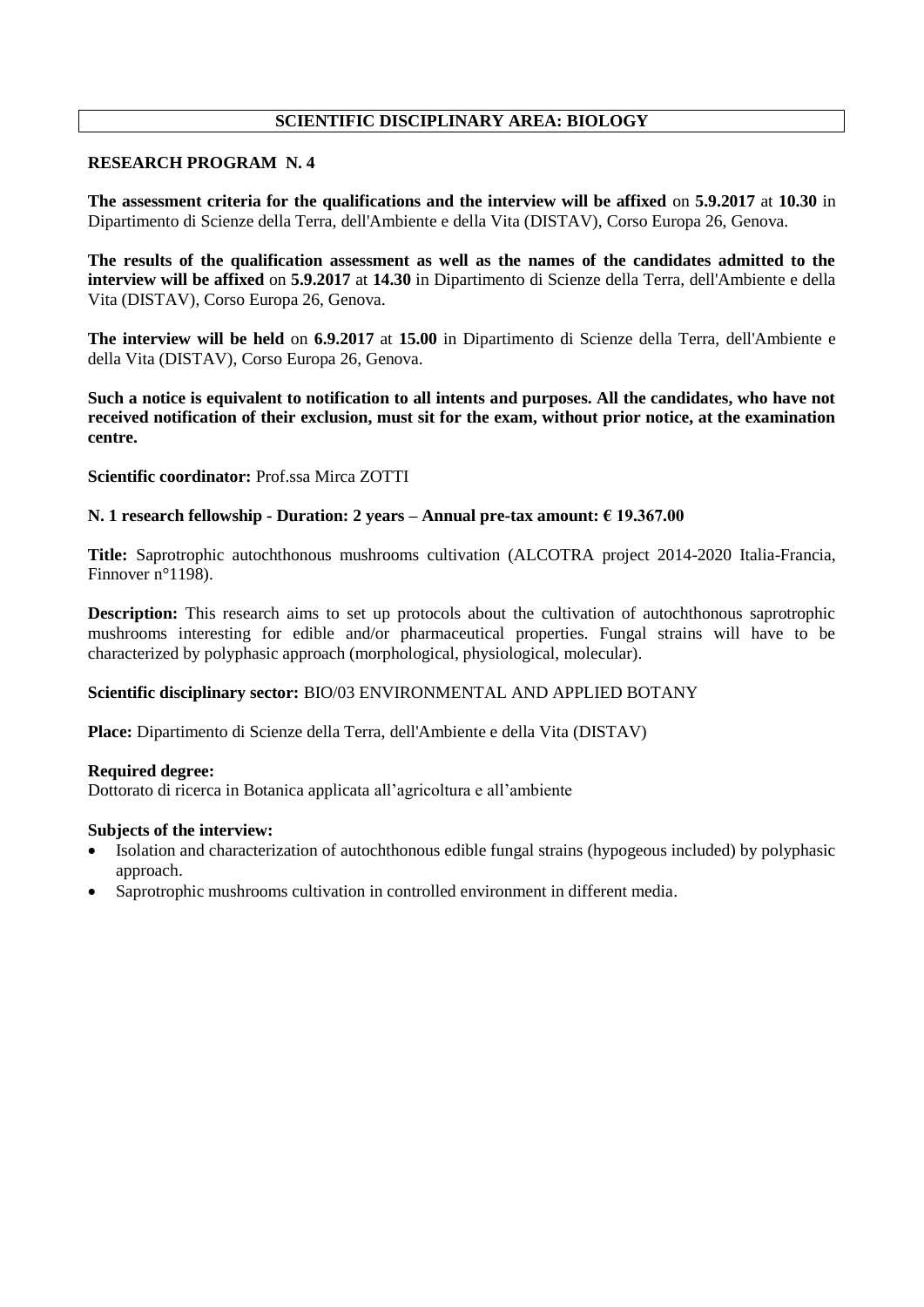**The assessment criteria for the qualifications and the interview will be affixed** on **5.9.2017** at **9.30** in Dipartimento di Scienze della Terra, dell'Ambiente e della Vita (DISTAV), Corso Europa 26, Genova.

**The results of the qualification assessment as well as the names of the candidates admitted to the interview will be affixed** on **5.9.2017** at **13.00** in Dipartimento di Scienze della Terra, dell'Ambiente e della Vita (DISTAV), Corso Europa 26, Genova.

**The interview will be held** on **6.9.2017** at **9.30** in Dipartimento di Scienze della Terra, dell'Ambiente e della Vita (DISTAV), Corso Europa 26, Genova.

**Such a notice is equivalent to notification to all intents and purposes. All the candidates, who have not received notification of their exclusion, must sit for the exam, without prior notice, at the examination centre.**

# **Scientific coordinator:** Prof. Mauro MARIOTTI

# **N. 1 research fellowship - Duration: 1 years – Annual pre-tax amount: € 19.367.00**

**Title:** Relationships between ecosystem services and sustainable tourism in the Oltrepò Pavese, with special focus on flora, vegetation and habitats.

**Description:** Analysis of ecosystem services and selection of effective attractors in flora, vegetation and habitats in the context of environmental tourism (ecotourism, nature tourism and sustainable tourism) according to the WTO-OMT definitions. Development methods to plan and design display gardens for ecotourism in rural areas. Application of analyzes and evaluations to the Oltrepò Pavese area as part of the project Oltrepò (Bio)diverso, Azione "B2.3-Open Innovation Center-R&S-Ecoturismo" of the program "ATTIV-AREE. Nuova vita per le aree interne".

# **Scientific disciplinary sector:** BIO/03 ENVIRONMENTAL AND APPLIED BOTANY

**Place:** Dipartimento di Scienze della Terra, dell'Ambiente e della Vita (DISTAV)

### **Required degree:**

Dottorato di ricerca in Botanica applicata all'agricoltura e all'ambiente

- Botanical methodologies for the assessment and monitoring the ecosystem services function of flora, vegetation and habitats.
- The role of flora and vegetation in the sustainable tourism.
- Display gardens in rural context.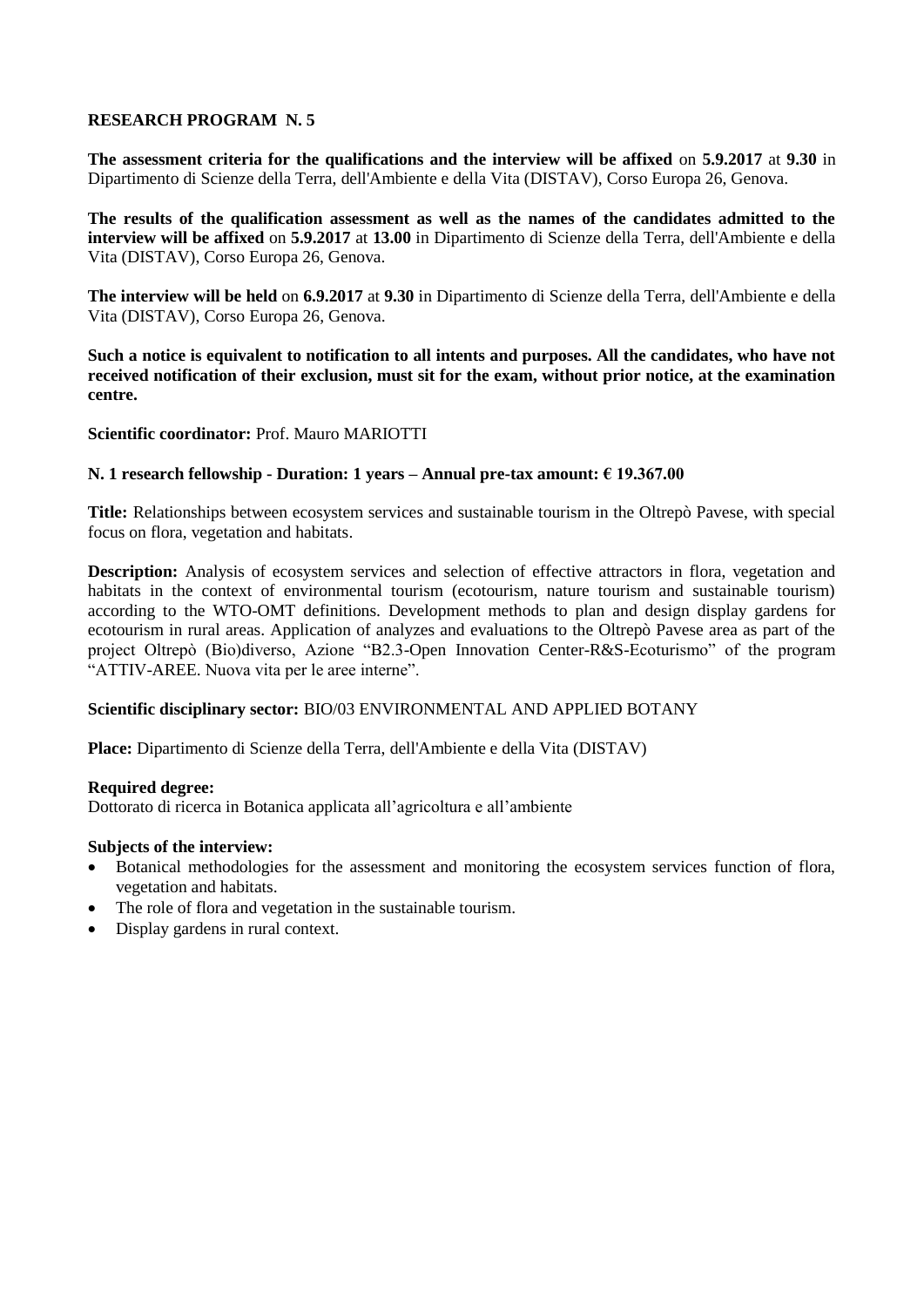**The assessment criteria for the qualifications and the interview will be affixed** on **5.9.2017** at **12.00** in ex Istituto di Farmacologia, Viale Benedetto XV 2, Genova.

**The results of the qualification assessment as well as the names of the candidates admitted to the interview will be affixed on 6.9.2017** at **12.00** in ex Istituto di Farmacologia, Viale Benedetto XV 2, Genova.

**The interview will be held** on **7.9.2017** at **15.00** in ex Istituto di Farmacologia, Viale Benedetto XV 2, Genova.

**Such a notice is equivalent to notification to all intents and purposes. All the candidates, who have not received notification of their exclusion, must sit for the exam, without prior notice, at the examination centre.**

**Scientific coordinator:** Prof.ssa Antonietta MARTELLI

# **N. 1 research fellowship - Duration: 1 years – Annual pre-tax amount: € 23.250,00**

**Title:** Support to clinical pharmacology activity: therapeutic monitoring and therapy revision.

**Description:** The job will be in the field of clinical pharmacology dealing with clinical drug monitoring, recognition and signaling of adverse drug reactions (ADR), particularly considering that recent studies indicate an increase in ADR, hospital recovery and mortality in patients exposed at five or more medicines simultaneously [1]. Moreover with age increasing a greater number of drugs is employed. Moreover in elderly subjects, during time, drug prescriptions often increase without a rational check of their real utility. This project is part of the new agreement from Galliera Hospital and the Pharmacological Unit of Di.M.I. in order to study strategies for limiting prescription of medicines and for studying potential drug interactions, increasing medical pharmacovigilance competence and signaling. It is also expected a technical and ethical evaluation and support of experimental protocols submitted to the regional Ethical Committee. [1] Fulton MM, et al. J Am Acad Nurse Pract. 2005.

# **Scientific disciplinary sector:** BIO/14 PHARMACOLOGY

**Place:** Dipartimento di Medicina Interna e specialità mediche (DIMI)

# **Required degree:**

Specializzazione in Tossicologia medica con adeguata produzione scientifica derivante da attività di ricerca in ambito farmaco-tossicologico

# **Subjects of the interview:**

- Drugs interactions and their clinical effects.
- Pharmacovigilance.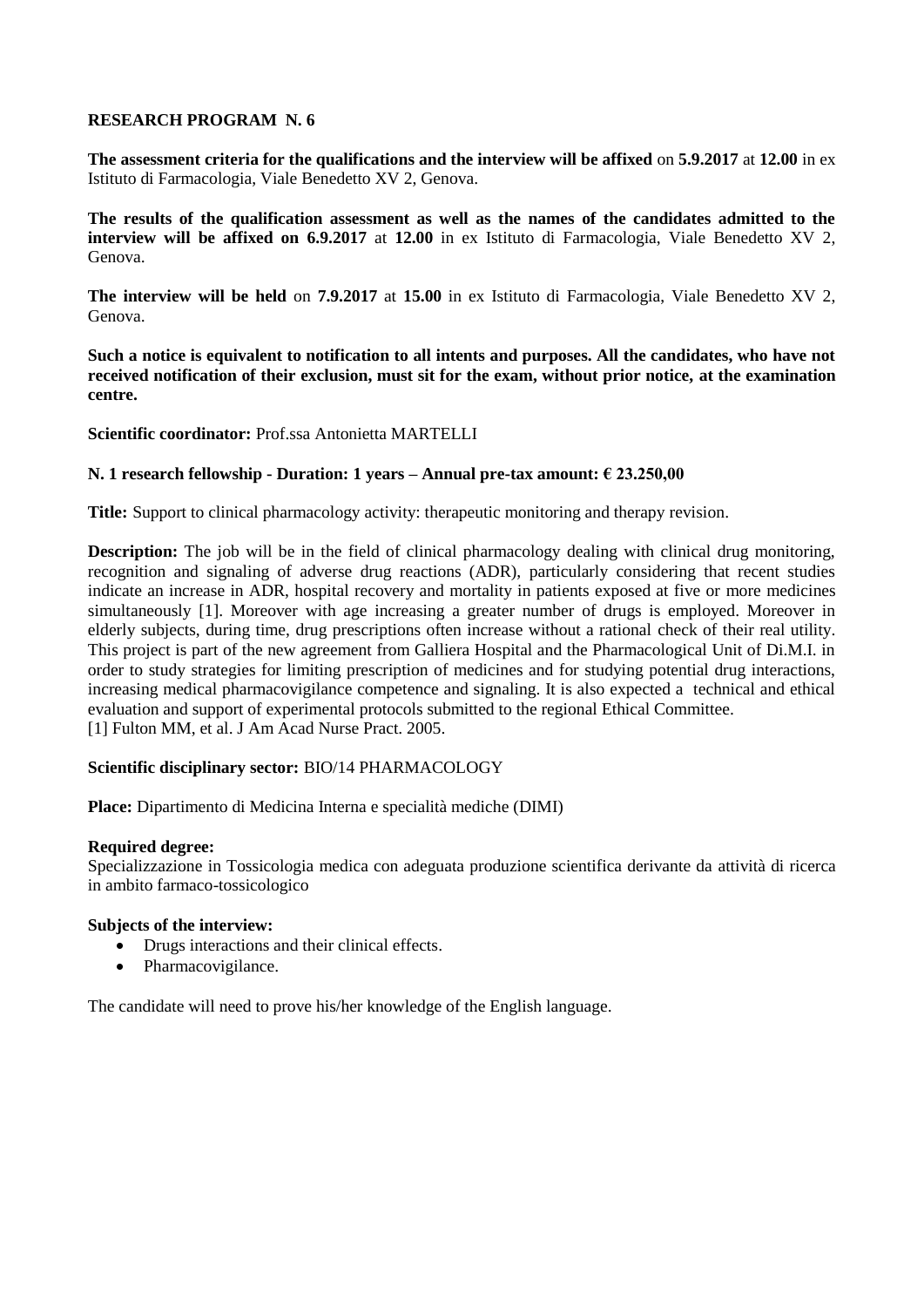# **SCIENTIFIC DISCIPLINARY AREA: SCIENZE MEDICHE**

## **RESEARCH PROGRAM N. 7**

**The assessment criteria for the qualifications and the interview will be affixed** on **5.9.2017** at **9.00** in Dipartimento di Medicina Interna e specialità mediche (DIMI), Viale Benedetto XV 6, Genova.

**The results of the qualification assessment as well as the names of the candidates admitted to the interview will be affixed** on **5.9.2017** at **12.00** in Dipartimento di Medicina Interna e specialità mediche (DIMI), Viale Benedetto XV 6, Genova.

**The interview will be held** on **5.9.2017** at **14.00** in Dipartimento di Medicina Interna e specialità mediche (DIMI), Viale Benedetto XV 6, Genova.

**Such a notice is equivalent to notification to all intents and purposes. All the candidates, who have not received notification of their exclusion, must sit for the exam, without prior notice, at the examination centre.**

**Scientific coordinator:** Prof. Giacomo GARIBOTTO

# **N. 1 research fellowship - Duration: 1 years – Annual pre-tax amount: € 19.367.00**

**Title:** Toll like receptors (TLRs), innate immunity and diabetic nephropathy.

**Description:** TLRs are a family of innate immunity receptors which mediate signal transduction pathways through the transcription factors that regulate the expression of proinflammatory molecules. TLRs are activated by endogenous signals of tissue injury and are involved in the pathogenesis of many inflammatory conditions, such as ischemia-reperfusion injury, atherogenesis, and immune-mediated diseases. TLRs are expressed on leukocytes and nonimmune cells, including native kidney cells. TLRs activate the NF-ĸB pathway and draw the production of proinflammatory molecules, and the upregulation of cell surface molecules. TLR4 is upregulated in vitro by high glucose in monocytes and increased TLR2 and TLR4 expression has been observed in monocytes from patients with type 2 diabetes.

This study is designed to investigate whether that innate immunity and TLRs play a role in its development and progression in diabetic nephropathy.

### **Scientific disciplinary sector:** MED/14 NEPHROLOGY

**Place:** Dipartimento di Medicina Interna e specialità mediche (DIMI)

### **Required degree:**

Laurea Magistrale della classe LM-9 Biotecnologie mediche, veterinarie e farmaceutiche.

**Subjects of the interview:** Innate immunity and the kidney, cell senescence and apoptosis, diabetic nephropathy, physiology of glucose reabsorption in the proximal tubule, implications of inhibition of glucose reabsorption in the proximal tubule in diabetic nephropathy.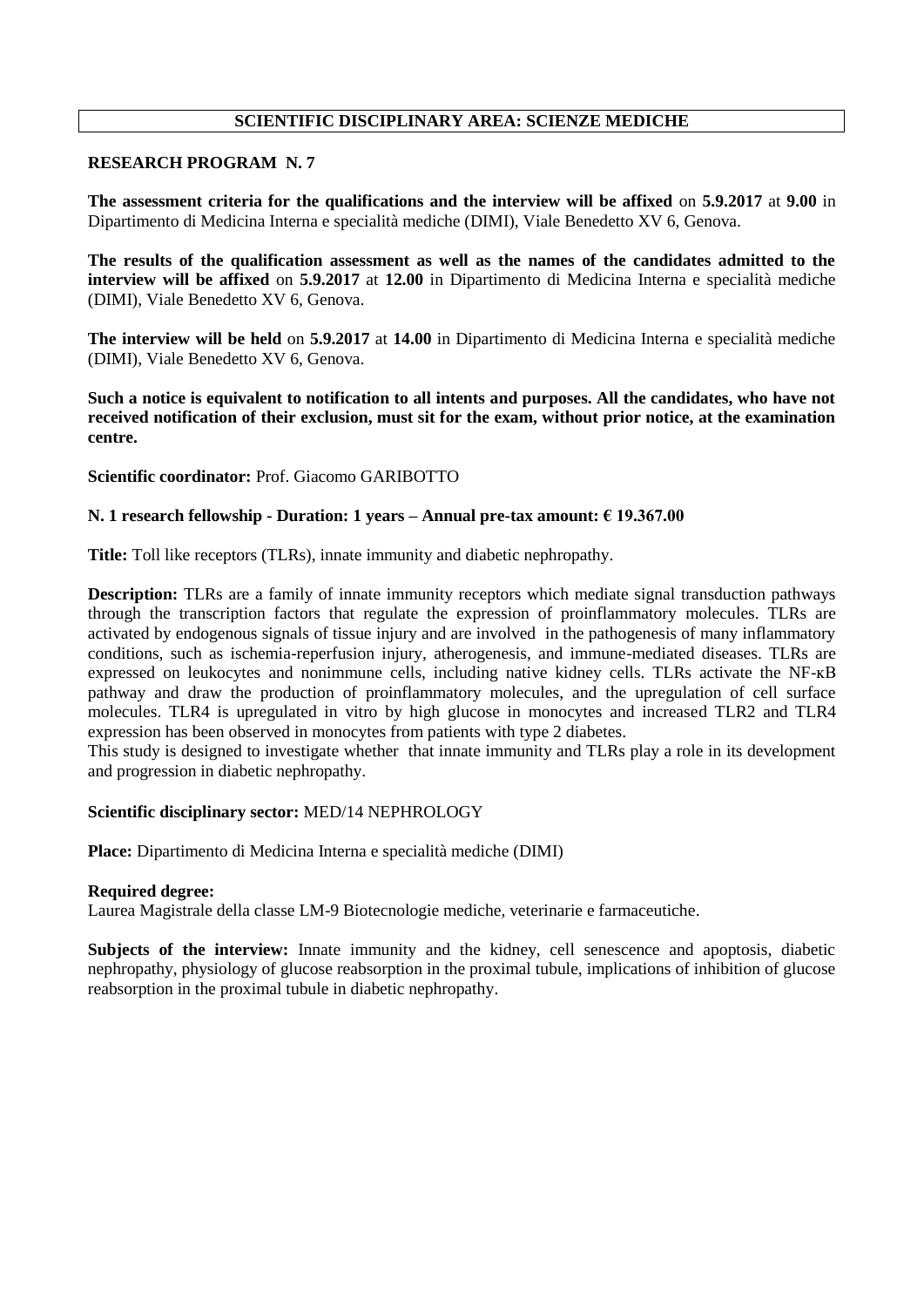**The assessment criteria for the qualifications and the interview will be affixed** on **4.9.2017** at **9.30** in Dipartimento di Medicina Interna e specialità mediche (DIMI), Direzione/Amministrazione, 1° piano, Viale Benedetto XV 6, Genova.

**The results of the qualification assessment as well as the names of the candidates admitted to the interview will be affixed** on **4.9.2017** at **12.30** in Dipartimento di Medicina Interna e specialità mediche (DIMI), Direzione/Amministrazione, 1° piano, Viale Benedetto XV 6, Genova.

**The interview will be held** on **4.9.2017** at **15.00** in Dipartimento di Medicina Interna e specialità mediche (DIMI), Aula Multimediale, 1° piano, avancorpo, Viale Benedetto XV 6, Genova.

**Such a notice is equivalent to notification to all intents and purposes. All the candidates, who have not received notification of their exclusion, must sit for the exam, without prior notice, at the examination centre.**

**Scientific coordinator:** Prof. Michele CEA

## **N. 1 research fellowship - Duration: 1 years – Annual pre-tax amount: € 19.367.00**

**Title:** SIRT6: a novel therapeutic target in acute myeloid leukemia.

**Description:** Acute myeloid leukemia (AML) is an aggressive form of cancer with an estimated incidence in Europe of three to five cases per 100.000 people. Despite the recent advances in the treatment of AML, as much as 70% of patients aged 65 or older will die of their disease within 1 year of diagnosis. Compelling preliminary data from our group show that SIRT6, a NAD+-dependent histone deacetylase involved in genome maintenance, is upregulated in AML cases with genomic instability, contributing to DNA repair and conferring adverse prognosis. Consistent with this function, we plan to investigate the biological role played by SIRT6 in AML. Overall, we predict a major medical impact as well as a high relevance from the National Health System perspective for this project for the possibility that it will lead to a new and effective approach to treat AML.

## **Scientific disciplinary sector:** MED/15 BLOOD DISEASES

**Place:** Dipartimento di Medicina Interna e specialità mediche (DIMI)

### **Required degree:**

Laurea Magistrale della classe LM-6 Biologia.

### **Subjects of the interview:**

Genomic landscape and biology of Acute Myeloid leukemia Knowledge of basic molecular biology techniques such as DNA sequencing, mRNA extraction, reverse transcription to cDNA, Real-Time Quantitative PCR (RTQ-PCR) and other laboratory techniques.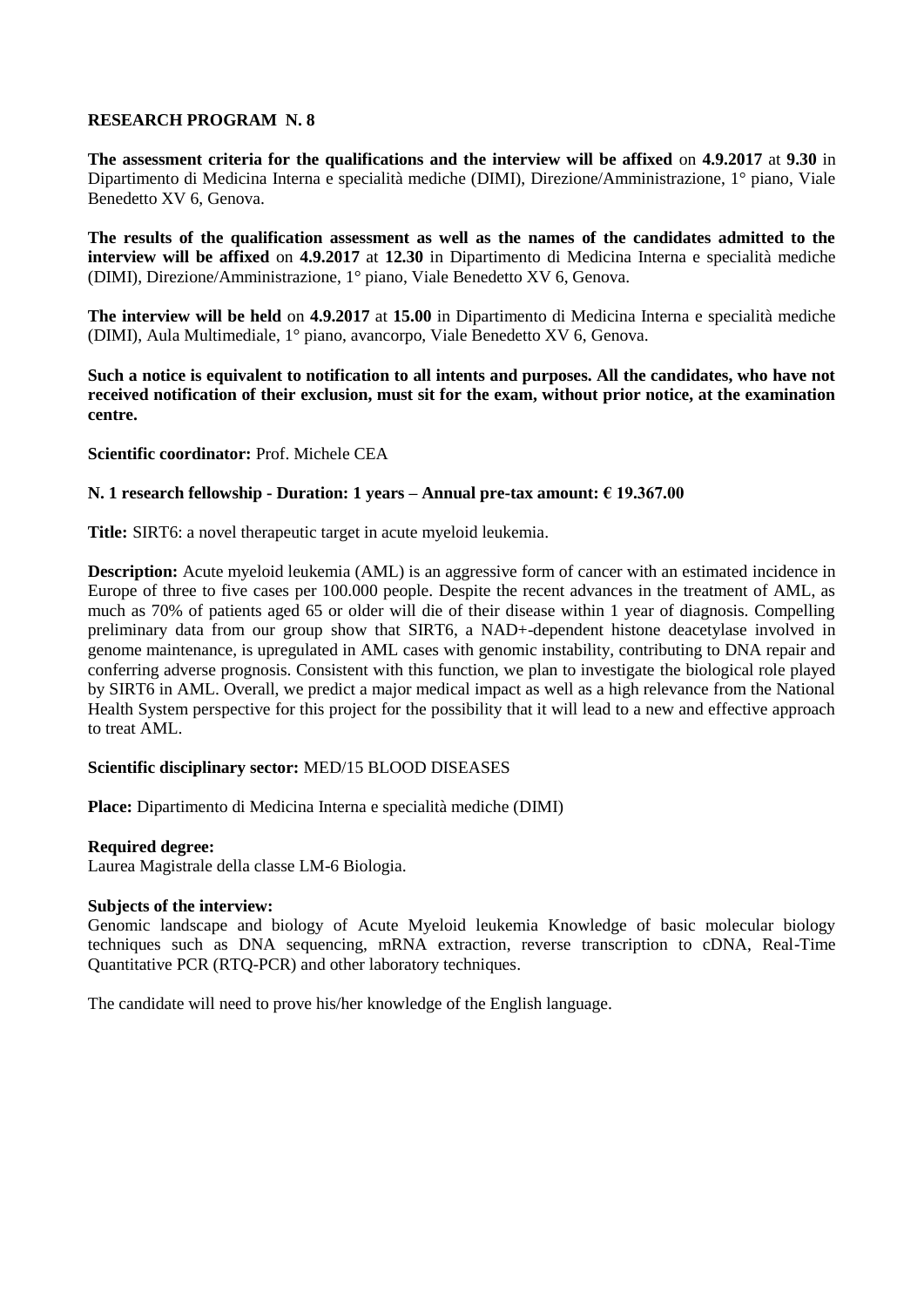**The assessment criteria for the qualifications and the interview will be affixed** on **5.9.2017** at **9.00** in Clinica Malattie Infettive, Dipartimento di Scienze della Salute (DISSAL), Ospedale Policlinico San Martino, Padiglione di Patologie Complesse, piano meno uno, Largo R. Benzi 10, Genova.

**The results of the qualification assessment as well as the names of the candidates admitted to the interview will be affixed** on **5.9.2017** at **12.00** in Clinica Malattie Infettive, Dipartimento di Scienze della Salute (DISSAL), Ospedale Policlinico San Martino, Padiglione di Patologie Complesse, piano meno uno, Largo R. Benzi 10, Genova.

**The interview will be held** on **5.9.2017** at **13.00** in Clinica Malattie Infettive, Dipartimento di Scienze della Salute (DISSAL), Ospedale Policlinico San Martino, Padiglione di Patologie Complesse, piano meno uno, Largo R. Benzi 10, Genova.

**Such a notice is equivalent to notification to all intents and purposes. All the candidates, who have not received notification of their exclusion, must sit for the exam, without prior notice, at the examination centre.**

# **Scientific coordinator:** Prof. Claudio VISCOLI

# **N. 1 research fellowship - Duration: 1 years – Annual pre-tax amount: € 19.367.00**

**Title:** Outcome of new treatment strategies and pharacovigilance of adverse events in patients with hepatitis C: informatic support and data management.

**Description:** After the arrival of boceprevir and telaprevir, several direct active agents (DAA) active against HCV have become available: sofosbuvir, sofosbuvir/ledipasvir, ombitasvir/paritaprevir/ritonavir, dasabuvir and daclatasvir. Other DAA's single tablet regimens like grazoprevir/elbasvir and sofosbuvir/velpatasvir are just arrived in Italy.

AIFA decided to reimburse treatment to patients at high risk for complication of HCV infection first. Since a few months, DAAs are also reimbursed for people with mild HCV disease. The aim of the project is to evaluate the efficacy and safety profile of DAA in a real-life cohort. All the activities will be ruled out at the Infectious Diseases Clinic of the Department of Health Sciences (DISSAL), University of Genoa and IRCCS San Martino-IST.

Project activities include imputing data and data management using a dedicated on line platform approved by the Ethic Committee.

# **Scientific disciplinary sector:** MED/17 INFECTIOUS DISEASES

**Place:** Dipartimento di Scienze della Salute (DISSAL)

# **Required degree:**

Laurea Magistrale delle classi: LM-6 Biologia, LM-9 Biotecnologie mediche, veterinarie e farmaceutiche, LM-13 Farmacia e farmacia industriale, LM-61 Scienze della nutrizione umana, LM-82 Scienze statistiche.

# **Subjects of the interview:**

Informatic knowledge: operative systems useful for collecting data (Microsoft Windows XP and others), data analysis tools like Microsoft Word, Excel and Power Point; medical research through Pubmed and other search engines; ability to manage data; experience in data management and participation to study protocols.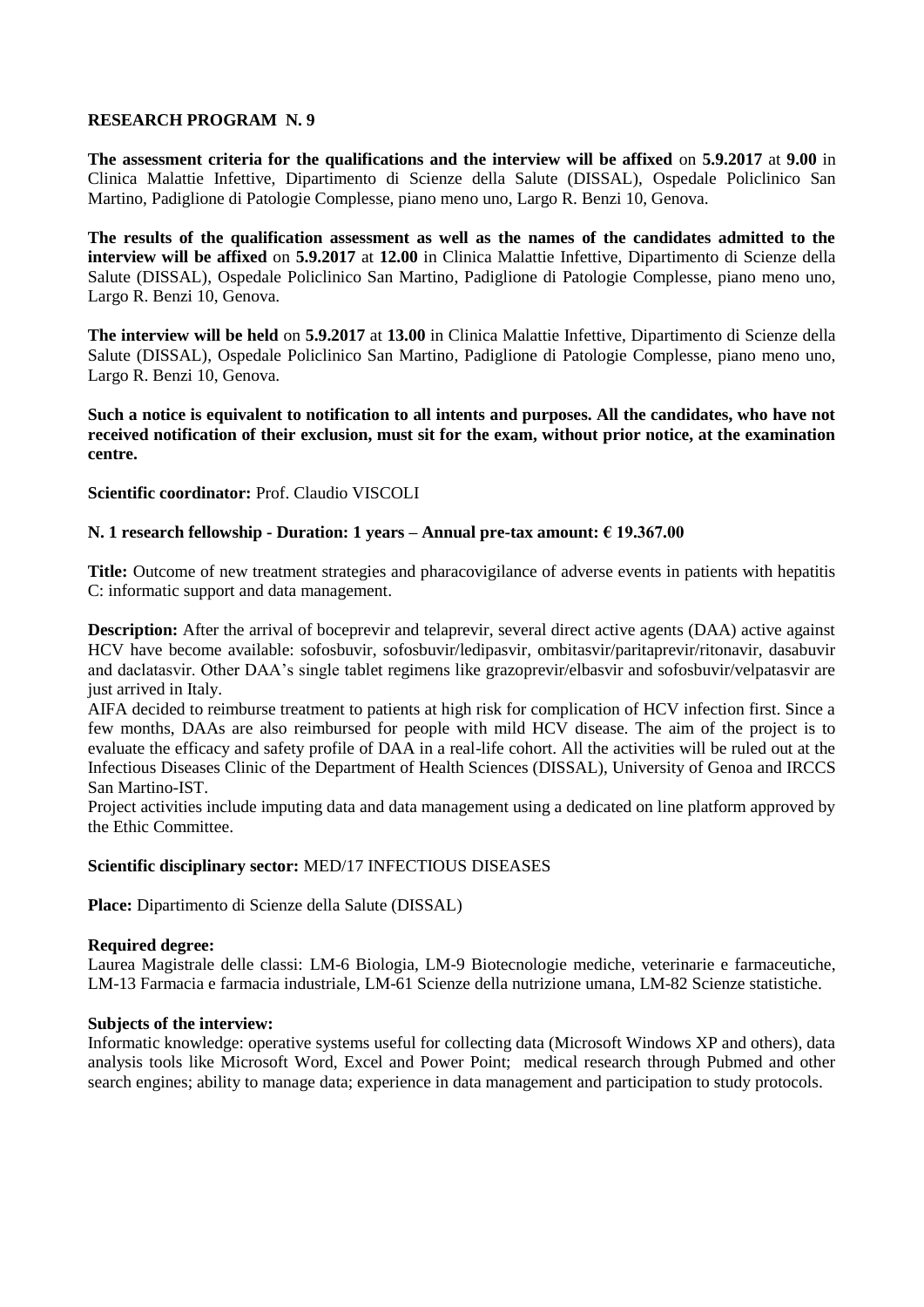**The assessment criteria for the qualifications and the interview will be affixed** on **1.9.2017** at **9.00** in Dipartimento di Neuroscienze, Riabilitazione, Oftalmologia, Genetica e Scienze Materno-infantili (DINOGMI), Largo Paolo Daneo 3, Genova.

**The results of the qualification assessment as well as the names of the candidates admitted to the interview will be affixed** on **1.9.2017** at **12.00** in Dipartimento di Neuroscienze, Riabilitazione, Oftalmologia, Genetica e Scienze Materno-infantili (DINOGMI), Largo Paolo Daneo 3, Genova.

**The interview will be held** on **1.9.2017** at **13.00** in Dipartimento di Neuroscienze, Riabilitazione, Oftalmologia, Genetica e Scienze Materno-infantili (DINOGMI), Largo Paolo Daneo 3, Genova.

**Such a notice is equivalent to notification to all intents and purposes. All the candidates, who have not received notification of their exclusion, must sit for the exam, without prior notice, at the examination centre.**

**Scientific coordinator:** Prof. Giovanni Luigi MANCARDI

# **N. 1 research fellowship - Duration: 1 years – Annual pre-tax amount: € 23.250,00**

**Title:** Neural correlates of proprioception at the lower limbs in patients with Multiple Sclerosis.

**Description:** Global assessment of proprioception at the lower limbs in patients with Multiple Sclerosis, by means of behavioral measures of the position sense, vibratory sensation, balance and by means of Magnetic Resonance to investigate the neural correlates and the functional or structural plasticity related to disability.

# **Scientific disciplinary sector:** MED/26 NEUROLOGY

**Place:** Dipartimento di Neuroscienze, Riabilitazione, Oftalmologia, Genetica e Scienze Materno-infantili (DINOGMI)

# **Required degree:**

Specializzazione in Neurologia con adeguata produzione scientifica derivante da lavori scientifici pubblicati su riviste indicizzate sulla Sclerosi Multipla, la propriocezione e la Risonanza Magnetica funzionale.

# **Subjects of the interview:**

Proprioception, functional-MRI, Multiple Sclerosis.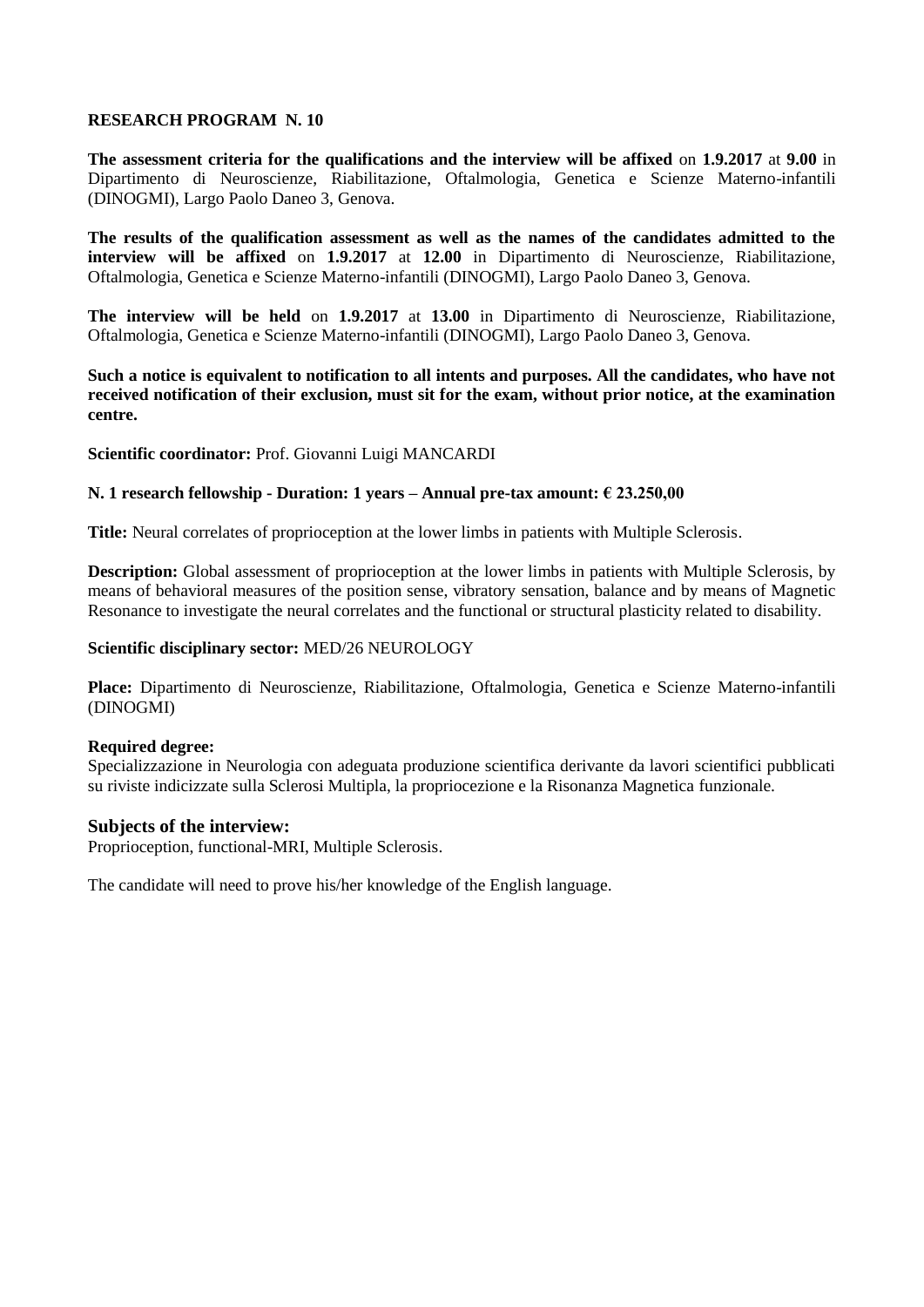**The assessment criteria for the qualifications and the interview will be affixed** on **5.9.2017** at **9.30** in Dipartimento di Neuroscienze, Riabilitazione, Oftalmologia, Genetica e Scienze Materno-infantili (DINOGMI), Largo Gaslini 5, Genova.

**The results of the qualification assessment as well as the names of the candidates admitted to the interview will be affixed** on **5.9.2017** at **12.30** in Dipartimento di Neuroscienze, Riabilitazione, Oftalmologia, Genetica e Scienze Materno-infantili (DINOGMI), Largo Gaslini 5, Genova.

**The interview will be held** on **5.9.2017** at **14.00** in Dipartimento di Neuroscienze, Riabilitazione, Oftalmologia, Genetica e Scienze Materno-infantili (DINOGMI), Largo Gaslini 5, Genova.

**Such a notice is equivalent to notification to all intents and purposes. All the candidates, who have not received notification of their exclusion, must sit for the exam, without prior notice, at the examination centre.**

# **Scientific coordinator:** Prof. Mohamad MAGHNIE

# **N. 1 research fellowship - Duration: 1 years – Annual pre-tax amount: € 27.133,00**

**Title:** Neuropsychological and Functional Profiles in Children and Adolescents with Silver Russell Syndrome (SRS), Turner Syndrome (TS) and Congenital Hypothyroidism (IC). Correlations with fMRI - 3T.

**Description:** The aim of the research is to assess children and adolescents with Silver Russell Syndrome (SRS), Turner Syndrome (TS) and Congenital Hypothyroidism (CH) to test and outline a neuropsychological and Functional profile, it includes the analysis High Cognitive Functions (Attention, Memory, Learning Skills, Executive Function) and a description of average IQ's profile.

The patients included in the study will be also subjected a neuroradiological study using Functional magnetic resonance imaging 3 TESLA (fMRI-3T) for cortical activation studies, DTI (diffusion tensor study) and noninvasive brain perfusion study (ASL-arterial spin labeling) to correlate psychodynamic data with the neuroradiological phenotype.

# **Scientific disciplinary sector:** MED/38 GENERAL AND SUBSPECIALTY PAEDIATRICS

**Place:** Dipartimento di Neuroscienze, Riabilitazione, Oftalmologia, Genetica e Scienze Materno-infantili (DINOGMI)

# **Required degree:**

Laurea Magistrale della classe LM-51 Psicologia.

# **Subjects of the interview:**

Clinical trait of the Silver Russell Syndrome (SRS), Turner Syndrome (TS) and Congenital Hypothyroidism (HC); Expected functional profile and determined functional profile; Instrumental procedures used for diagnostic and assessment studies; Instruments used; achieved results.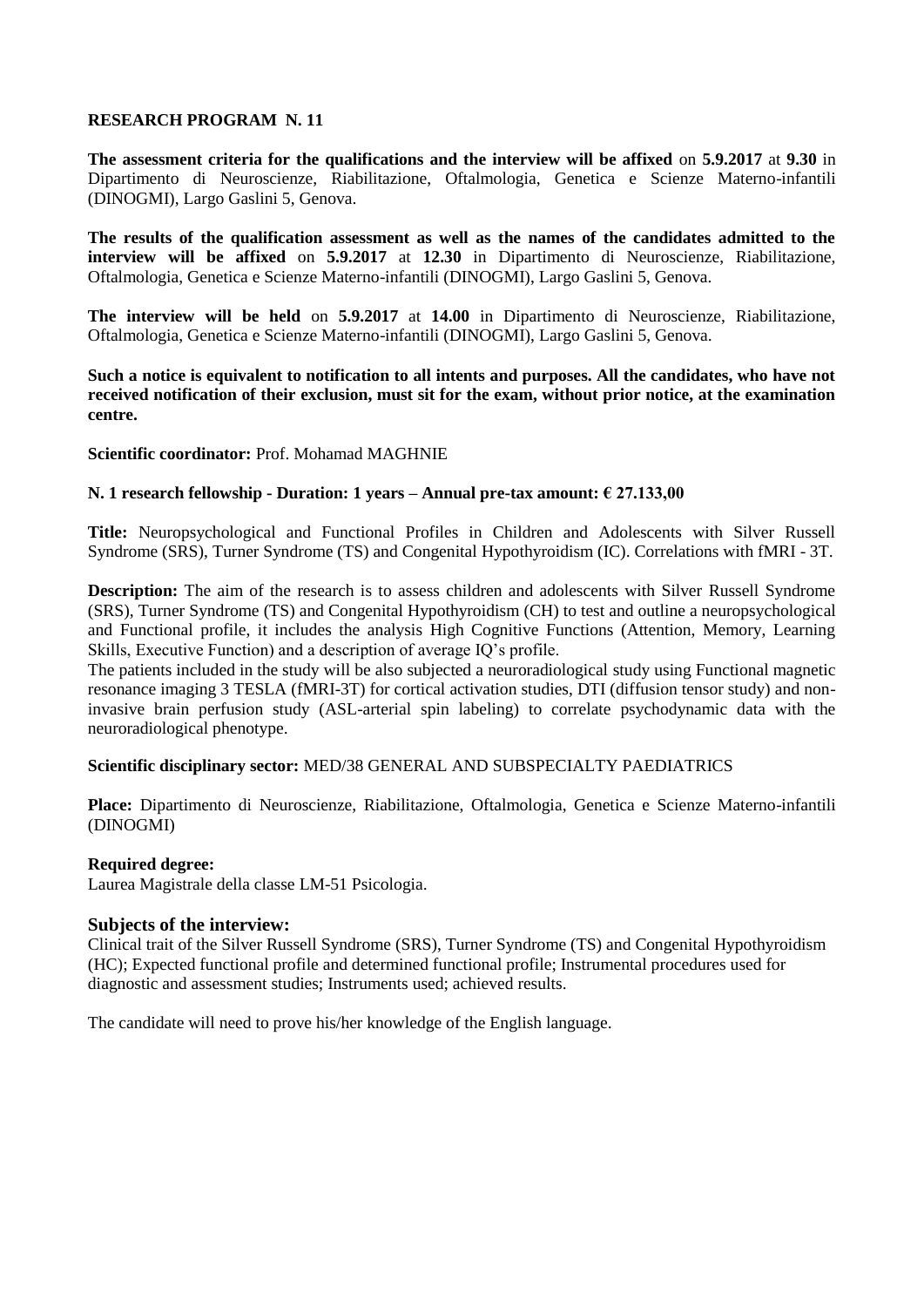**The assessment criteria for the qualifications and the interview will be affixed** on **5.9.2017** at **10.30** in Dipartimento di Neuroscienze, Riabilitazione, Oftalmologia, Genetica e Scienze Materno-infantili (DINOGMI), Largo Gaslini 5, Genova.

**The results of the qualification assessment as well as the names of the candidates admitted to the interview will be affixed** on **5.9.2017** at **13.30** in Dipartimento di Neuroscienze, Riabilitazione, Oftalmologia, Genetica e Scienze Materno-infantili (DINOGMI), Largo Gaslini 5, Genova.

**The interview will be held** on **5.9.2017** at **14.30** in Dipartimento di Neuroscienze, Riabilitazione, Oftalmologia, Genetica e Scienze Materno-infantili (DINOGMI), Largo Gaslini 5, Genova.

**Such a notice is equivalent to notification to all intents and purposes. All the candidates, who have not received notification of their exclusion, must sit for the exam, without prior notice, at the examination centre.**

# **Scientific coordinator:** Prof. Mohamad MAGHNIE

# **N. 1 research fellowship - Duration: 1 years – Annual pre-tax amount: € 19.367.00**

**Title:** Bone mineral density and body composition at 2, 5 and 7 years from off therapy in survivors of brain tumors treated in childhood.

**Description:** Patients with brain tumor history in pediatric age could develop morbidities including reduced bone mineralization and hypothalamic obesity. There are only cross-sectional and few longitudinal studies in childhood brain cancer survivors targeting either bone health or body composition. The aim of the project is:

1. to evaluate bone mineral density and body composition by using double X-ray densitometry (DXA, gold standard for such evaluations) and to evaluate metabolic risk factors following 2 and/or 5 and/or 7 years from off therapy;

2. to perform longitudinal analysis of bone and metabolic changes in patients with 2 or more evaluations.

# **Scientific disciplinary sector:** MED/38 GENERAL AND SUBSPECIALTY PAEDIATRICS

**Place:** Dipartimento di Neuroscienze, Riabilitazione, Oftalmologia, Genetica e Scienze Materno-infantili (DINOGMI)

# **Required degree:**

Specializzazione in Pediatria con adeguata produzione scientifica derivante da lavori scientifici pubblicati su riviste indicizzate sugli argomenti relativi al progetto di ricerca (mineralizzazione ossea e composizione corporea in pregressi tumori cerebrali in età pediatrica).

### **Subjects of the interview:**

Project discussion about bone mineral density and body composition in survivors of brain tumors treated in childhood.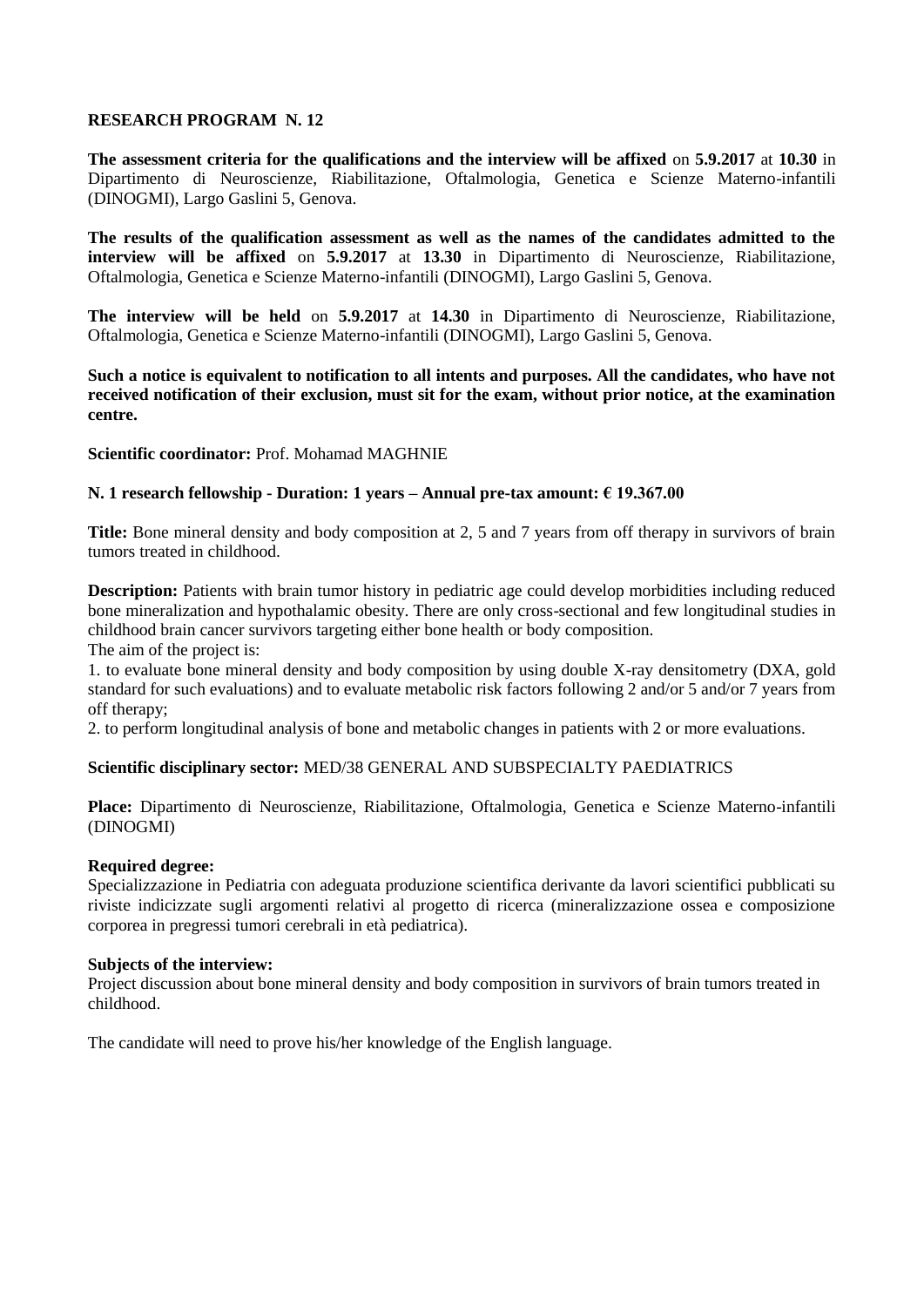**The assessment criteria for the qualifications and the interview will be affixed** on **4.9.2017** at **9.00** in Istituto Giannina Gaslini, Via G. Gaslini 5, Genova.

**The results of the qualification assessment as well as the names of the candidates admitted to the interview will be affixed on 4.9.2017** at **12.00** in Istituto Giannina Gaslini, Via G. Gaslini 5, Genova.

**The interview will be held** on **6.9.2017** at **15.00** in Istituto Giannina Gaslini, Via G. Gaslini 5, Genova.

**Such a notice is equivalent to notification to all intents and purposes. All the candidates, who have not received notification of their exclusion, must sit for the exam, without prior notice, at the examination centre.**

**Scientific coordinator:** Prof. Angelo RAVELLI

# **N. 1 research fellowship - Duration: 1 years – Annual pre-tax amount: € 19.367.00**

**Title:** Development and validation of the systemic JADAS (sJADAS)

**Description:** The JADAS is a composite disease activity index that is made up by pooling four individual measures: 1) physician's global assessment of disease activity; 2) parent's/patient's assessment of child's well-being; 3) count of joints with active arthritis; 4) erythrocyte sedimentation rate. The purpose of the present project is to develop and validate a JADAS version for use in systemic JIA. It is proposed to name this new tool "systemic JADAS" (sJADAS). The design of the study is cross-sectional and prospective. Participating centers are asked to enroll all consecutive patients seen after the study start who have newonset "definite" systemic JIA (i.e. a disease that meets the ILAR criteria for systemic JIA) or "probable"/"possible" systemic JIA (i.e. a febrile disease that presents with the classical extra-articular features of systemic JIA, but lacks overt arthritis).

# **Scientific disciplinary sector:** MED/38 GENERAL AND SUBSPECIALTY PAEDIATRICS

**Place:** Dipartimento di Neuroscienze, Riabilitazione, Oftalmologia, Genetica e Scienze Materno-Infantili (DINOGMI)

# **Required degree:**

Specializzazione in Pediatria, con adeguata produzione scientifica derivante da studio della valutazione clinica standardizzata e dell'approccio terapeutico nelle malattie reumatiche.

**Subjects of the interview:** Diagnosis and therapy of systemic juvenile idiopathic arthritis.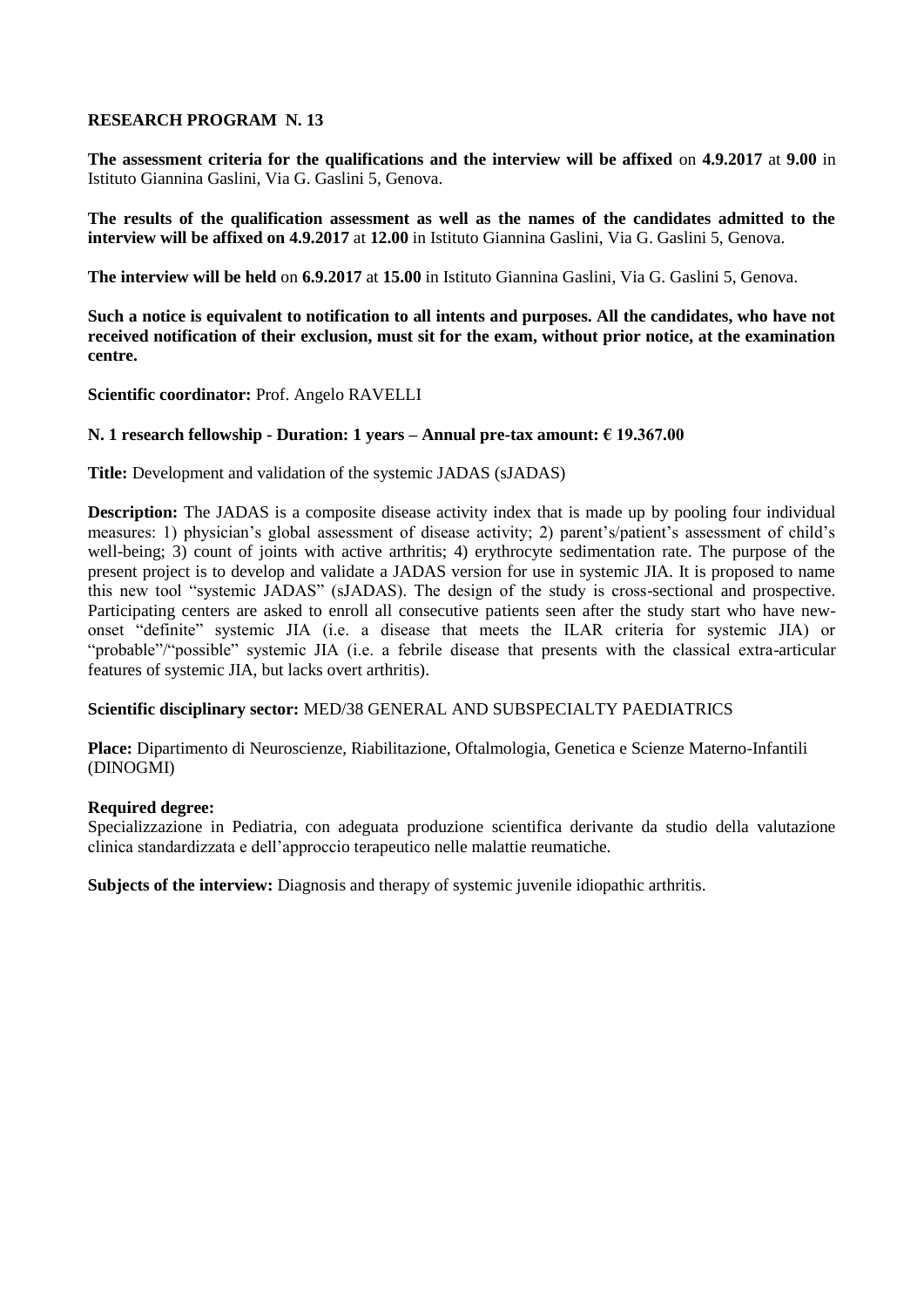# **SCIENTIFIC DISCIPLINARY AREA: CIVIL ENGINEERING AND ARCHITECTURE**

## **RESEARCH PROGRAM N. 14**

**The assessment criteria for the qualifications and the interview will be affixed** on **5.9.2017** at **8.30** in Campus di Savona, Palazzina Marchi, Via Magliotto 2, Savona.

**The results of the qualification assessment as well as the names of the candidates admitted to the interview will be affixed** on **5.9.2017** at **12.30** in Campus di Savona, Palazzina Marchi, Via Magliotto 2, Savona.

**The interview will be held** on **5.9.2017** at **15.00** in Campus di Savona, Palazzina Marchi, Via Magliotto 2, Savona.

**Such a notice is equivalent to notification to all intents and purposes. All the candidates, who have not received notification of their exclusion, must sit for the exam, without prior notice, at the examination centre.**

*As regards candidates, who are not resident or domiciled in Italy, and those, who are resident or habitually domiciled at a distance of more than 300 Km from the selection centre, the interview, if requested, can also be held by electronic means (SKYPE video conference call), promptly contacting Prof. Giorgio Boni on the phone number +39 019 230271 or via the email address: info@cimafoundation.org.*

# **Scientific coordinator:** Prof. Giorgio BONI

## **N. 1 research fellowship - Duration: 1 years – Annual pre-tax amount: € 19.367,00**

**Title:** Development of advanced tools for operational floods forecasting in the Alpine environment with particular attention to the contribution of the snow cover and the assimilation of remote data.

**Description:** The goal of this project is to obtain an efficient and reliable algorithm that allows to better understand the SWE dynamics in an alpine region and guarantees to achieve its best possible estimate. This algorithm should be able to merge together all sources of information about the snowpack: dynamic models, ground measurements and satellite data. In the framework of this research, the operational use of the algorithm for flood forecasting in the Alpine environment and the validation of satellite data should be thoroughly investigated, especially in the H-SAF project.

**Scientific disciplinary sector:** ICAR/02 HYDRAULIC AND MARINE CONTRUCTIONS AND **HYDROLOGY** 

**Place:** Dipartimento di Informatica, bioingegneria, robotica e ingegneria dei sistemi (DIBRIS) / Centro Internazionale in Monitoraggio Ambientale Fondazione CIMA

### **Required degree:**

Laurea Magistrale delle classi: LM-35 Ingegneria per l'ambiente e il territorio.

### **Subjects of the interview:**

Hydrology, hydro-meteorology, snowpack hydrology, distributed hydrological modelling, data assimilation in hydrological models, flood forecasting.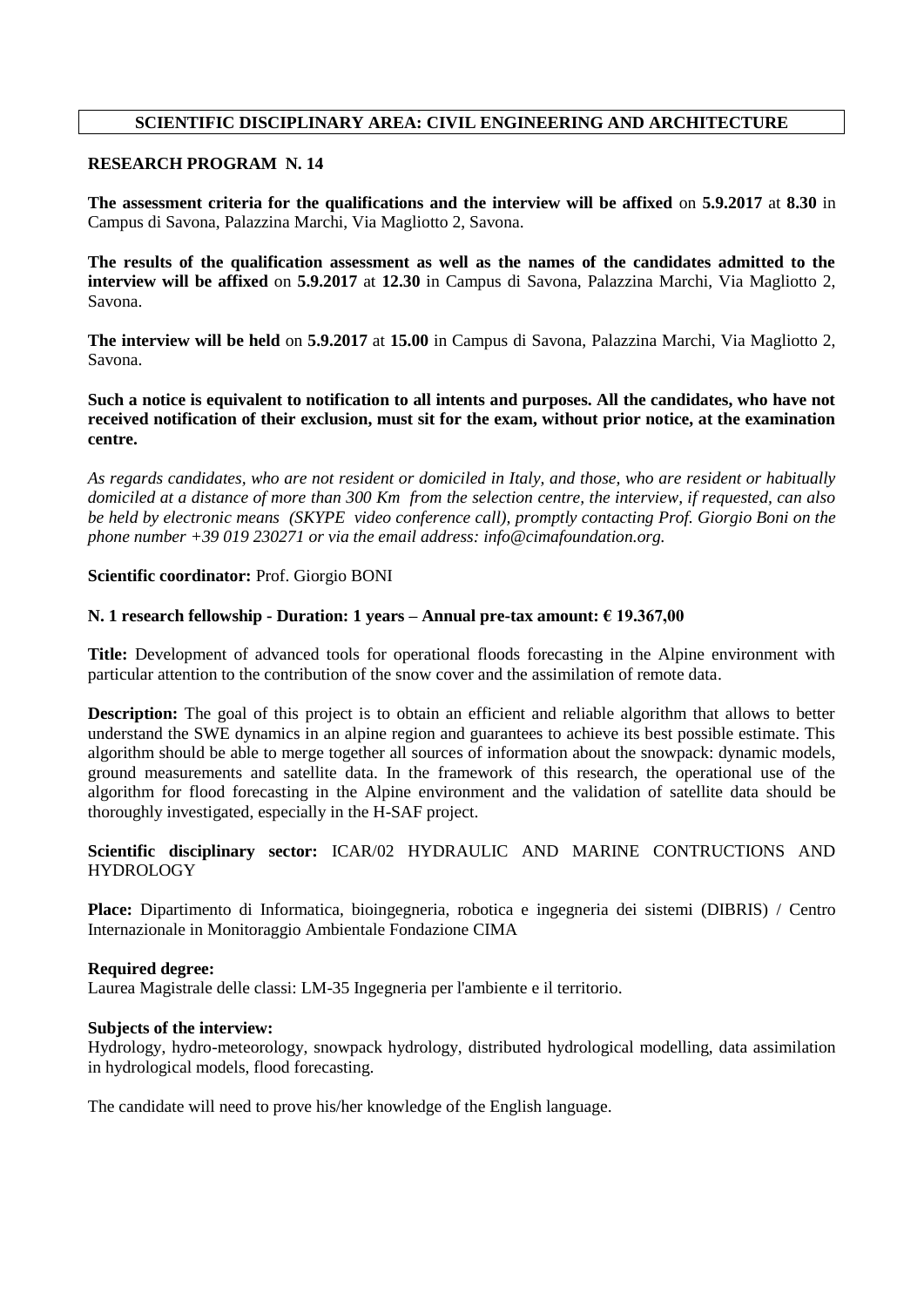**The assessment criteria for the qualifications and the interview will be affixed** on **5.9.2017** at **8.45** in Campus di Savona, Palazzina Marchi, Via Magliotto 2, Savona.

**The results of the qualification assessment as well as the names of the candidates admitted to the interview will be affixed** on **5.9.2017** at **12.45** in Campus di Savona, Palazzina Marchi, Via Magliotto 2, Savona.

**The interview will be held** on **5.9.2017** at **16.15** in Campus di Savona, Palazzina Marchi, Via Magliotto 2, Savona.

**Such a notice is equivalent to notification to all intents and purposes. All the candidates, who have not received notification of their exclusion, must sit for the exam, without prior notice, at the examination centre.**

*As regards candidates, who are not resident or domiciled in Italy, and those, who are resident or habitually domiciled at a distance of more than 300 Km from the selection centre, the interview, if requested, can also be held by electronic means (SKYPE video conference call), promptly contacting Prof. Giorgio Boni on the phone number +39 019 230271 or via the email address: info@cimafoundation.org.*

# **Scientific coordinator:** Prof. Giorgio BONI

# **N. 1 research fellowship - Duration: 1 years – Annual pre-tax amount: € 19.367,00**

**Title:** Risk scenarios definition and characterization in a multi-scale and multi-hazard framework.

**Description:** The goal of this research fellow is the definition and characterization of the elements exposed to different natural hazards, with a specific focus on sensible infrastructures. The topic will be investigated: (i) in a multi-hazard perspective, to find a characterization compliant to different hazards, (ii) considering different geographic scales (local, sub-national, national), (iii) considering the different phases of the Disaster Management Cycle (prevention, preparedness, response, recovery). This characterization plays a key role in the definition of National and Sub-National multi-hazard impact scenarios, where hazard interactions are able to generate impacts which are higher than the sum of the single impacts.

# **Scientific disciplinary sector:** ICAR/02 HYDRAULIC AND MARINE CONTRUCTIONS AND HYDROLOGY

**Place:** Dipartimento di Informatica, bioingegneria, robotica e ingegneria dei sistemi (DIBRIS) / Centro Internazionale in Monitoraggio Ambientale Fondazione CIMA

# **Required degree:**

Laurea Magistrale delle classi: LM-35 Ingegneria per l'ambiente e il territorio.

# **Subjects of the interview:**

Hydrology, hydro-meteorology, snowpack hydrology, distributed hydrological modelling, data assimilation in hydrological models, flood forecasting.

Event and risk scenario scenarios, vulnerability models, flood impact assessment and damage curves\*.

The candidate will need to prove his/her knowledge of the English language.

\* *Subjects of the interview modified with Chancellor Decree n. 2795 dated 31/7/2017*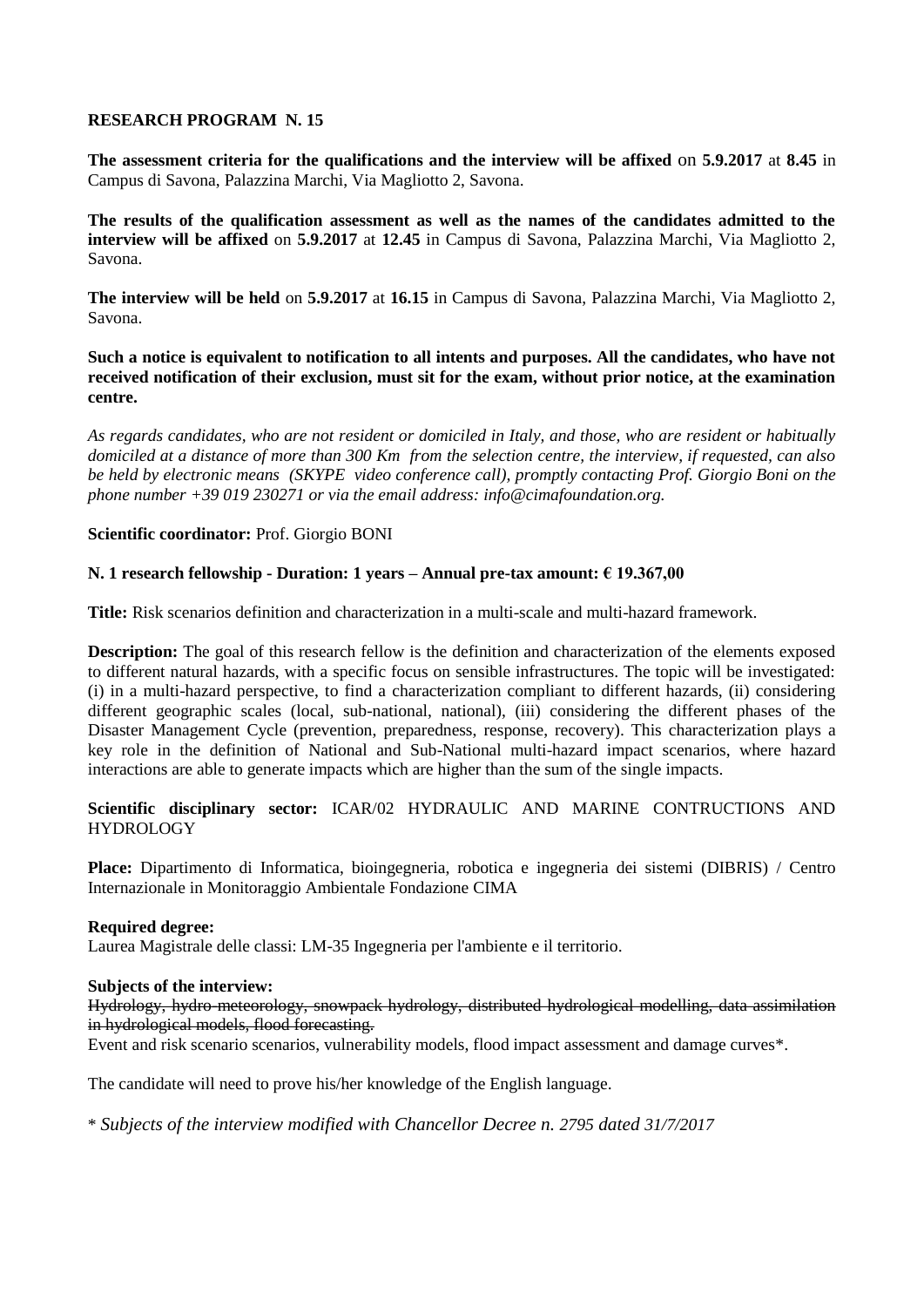**The assessment criteria for the qualifications and the interview will be affixed** on **8.9.2017** at **9.00** in Dipartimento di Ingegneria meccanica, energetica, gestionale e dei trasporti (DIME), ex Area Trasporti, Via Montallegro 1, Genova.

**The results of the qualification assessment as well as the names of the candidates admitted to the interview will be affixed** on **8.9.2017** at **12.00** in Dipartimento di Ingegneria meccanica, energetica, gestionale e dei trasporti (DIME), ex Area Trasporti, Via Montallegro 1, Genova.

**The interview will be held** on **8.9.2017** at **14.00** in Dipartimento di Ingegneria meccanica, energetica, gestionale e dei trasporti (DIME), ex Area Trasporti, Via Montallegro 1, Genova.

**Such a notice is equivalent to notification to all intents and purposes. All the candidates, who have not received notification of their exclusion, must sit for the exam, without prior notice, at the examination centre.**

**Scientific coordinator:** Prof. Nicola SACCO

# **N. 1 research fellowship - Duration: 1 years – Annual pre-tax amount: € 19.367,00**

**Title:** Realization of a model for the optimal planning of railway assets "risk-based" maintenance.

**Description:** The research aims at developing a methodology for optimal planning of railway asset maintenance that includes risk analysis. In particular, in the first part, the asset degradation will be modelled as a random process from which obtain inputs for planning methodology. The research will include both the definition of the methodology and the development of ad-hoc algorithms for the optimization problems.

# **Scientific disciplinary sector:** ICAR/05 TRANSPORTATION

**Place:** Dipartimento di Ingegneria meccanica, energetica, gestionale e dei trasporti (DIME).

# **Required degree:**

Laurea Magistrale della classe LM-26 Ingegneria della sicurezza.

### **Subjects of the interview:**

- Railway maintenance planning methods and models;
- Mathematical programming;
- Railway transport.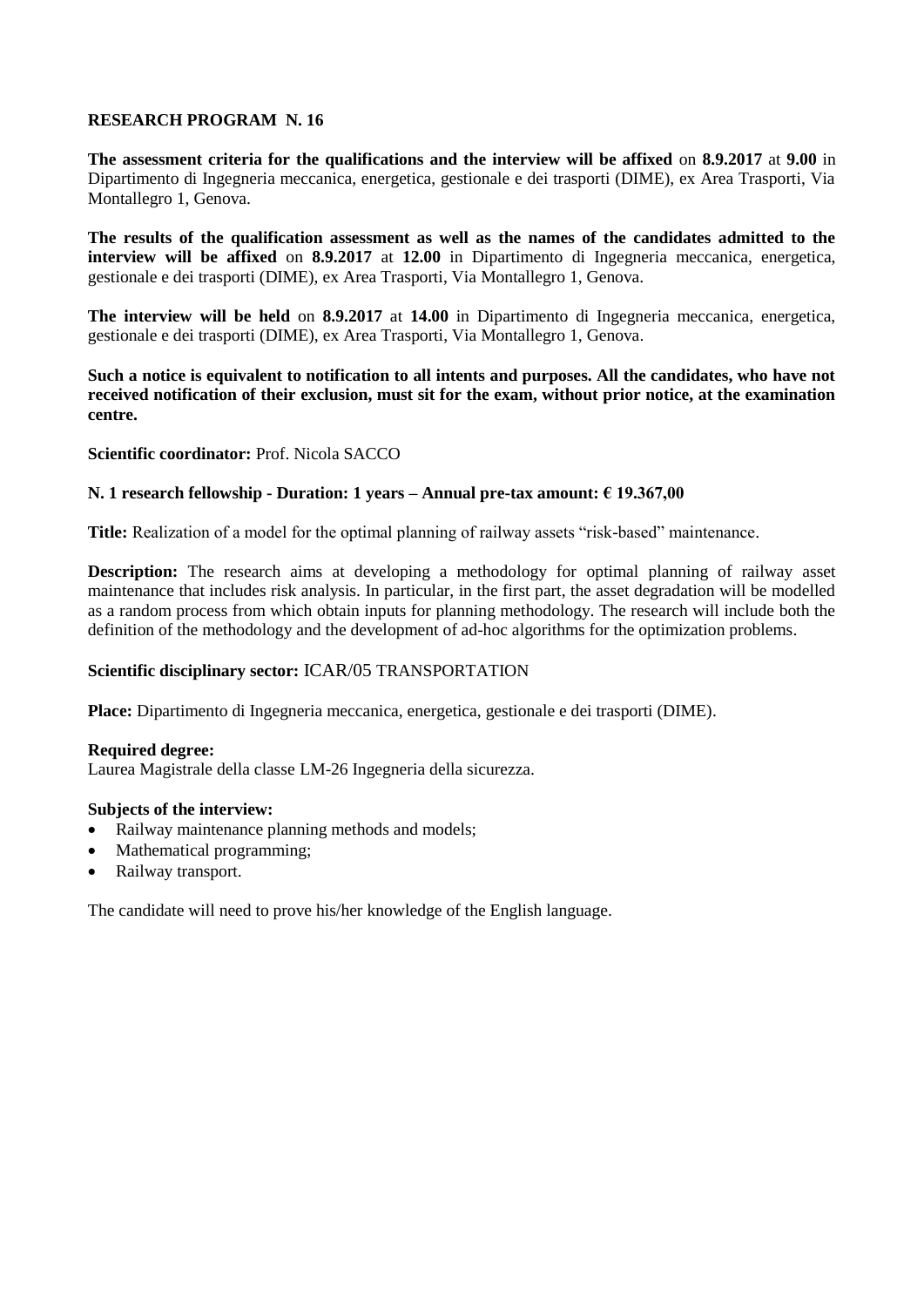**The assessment criteria for the qualifications and the interview will be affixed** on **29.9.2017** at **17.00** in Dipartimento di Ingegneria Civile, Chimica e Ambientale (DICCA), Via Montallegro 1, Genova.

**The results of the qualification assessment as well as the names of the candidates admitted to the interview will be affixed** on **2.10.2017** at **12.00** in Dipartimento di Ingegneria Civile, Chimica e Ambientale (DICCA), Via Montallegro 1, Genova.

**The interview will be held** on **2.10.2017** at **15.00** in Dipartimento di Ingegneria Civile, Chimica e Ambientale (DICCA), Via Montallegro 1, Genova.

**Such a notice is equivalent to notification to all intents and purposes. All the candidates, who have not received notification of their exclusion, must sit for the exam, without prior notice, at the examination centre.**

**Scientific coordinator:** Prof. Giuseppe PICCARDO

# **N. 1 research fellowship - Duration: 1 years – Annual pre-tax amount: € 19.367,00**

**Title:** GBT Analysis of linear and nonlinear beams.

**Description:** Generalized Beam Theory (GBT) is a very powerful tool for the analysis of Thin-Walled Members (TWMs), which is becoming increasingly competitive compared to 3-D finite-element calculations. In the framework of the GBT-D approach, the research project provides advances in both linear and nonlinear formulations including: displacement-based GBT formulation for the analysis of TWMs with perforations and localized stiffeners; dynamic cross-section analysis with refined shape functions; consistent geometrically nonlinear GBT approach for the linear elastic buckling and post-buckling analysis of TWMs; advanced GBT approach for the linear and nonlinear analysis of built-up TWMs including contact between cross-section components.

# **Scientific disciplinary sector:** ICAR/08 STRUCTURAL MECHANICS

**Place:** Dipartimento di Ingegneria Civile, Chimica e Ambientale (DICCA).

### **Required degree:**

Laurea Magistrale delle classi: LM-23 Ingegneria civile, LM-24 Ingegneria dei sistemi edilizi, LM-26 Ingegneria della sicurezza.

### **Subjects of the interview:**

Thin-walled beams, Buckling and post-buckling analysis of TWMs, GBT formulation, the dynamic approach to the GTB cross-section analysis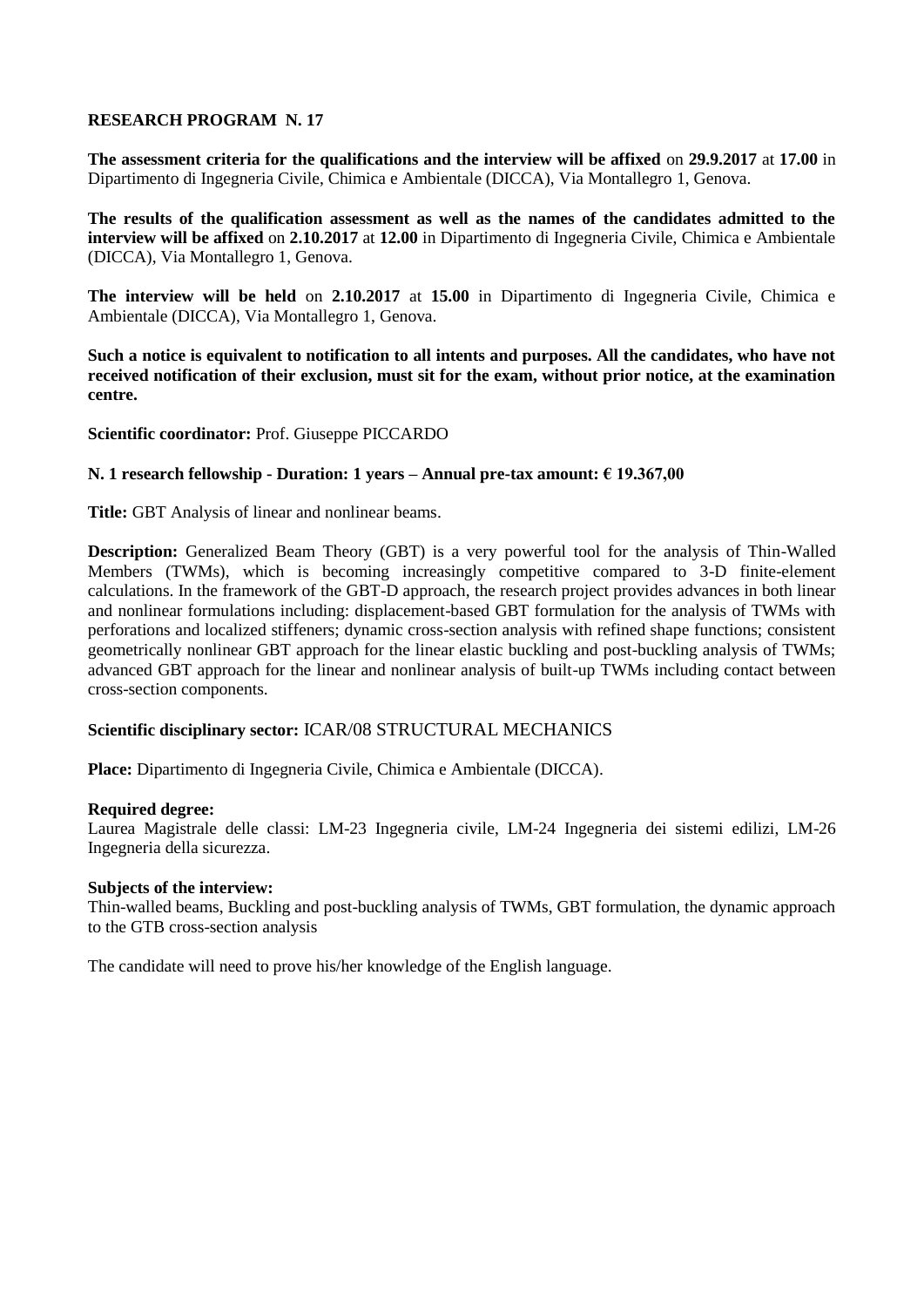# **SCIENTIFIC DISCIPLINARY AREA: INDUSTRIAL AND INFORMATION ENGINEERING**

## **RESEARCH PROGRAM N. 18**

**The assessment criteria for the qualifications and the interview will be affixed** on **20.9.2017** at **14.00** in Dipartimento di Ingegneria Civile, Chimica e Ambientale (DICCA), Via Montallegro 1, Genova.

**The results of the qualification assessment as well as the names of the candidates admitted to the interview will be affixed** on **21.9.2017** at **14.00** in Dipartimento di Ingegneria Civile, Chimica e Ambientale (DICCA), Via Montallegro 1, Genova.

**The interview will be held** on **21.9.2017** at **17.00** in Dipartimento di Ingegneria Civile, Chimica e Ambientale (DICCA), Via Montallegro 1, Genova.

# **Such a notice is equivalent to notification to all intents and purposes. All the candidates, who have not received notification of their exclusion, must sit for the exam, without prior notice, at the examination centre.**

*As regards candidates, who are not resident or domiciled in Italy, and those, who are resident or habitually domiciled at a distance of more than 300 Km from the selection centre, the interview, if requested, can also be held by electronic means (SKYPE video conference call), promptly contacting Prof. Alessandro Bottaro on the phone number +39 010 3532540 or via the email address: alessandro.bottaro@unige.it.*

# **Scientific coordinator:** Prof. Alessandro BOTTARO

## **N. 1 research fellowship - Duration: 1 years – Annual pre-tax amount: € 19.367,00**

**Title:** Study of "LIS" for skin friction drag reduction.

**Description:** Reducing skin friction drag by the LIS technique consists in microstructuring a low surface energy material so as to render the surface porous, and in impregnating the porous matrix with a lubricant oil. When immersed in water and put into a motion parallel to its plane, such a surface experiences a smaller skin friction when compared to a smooth surface. The objective of the present research program is to model a lubricant-infused surface from the microscopic point of view (via a boundary element approach to solve for the two-phase Stokes flow) to obtain the components of the Navier slip tensor to be used in effective boundary conditions for successive direct numerical simulations of turbulence.

### **Scientific disciplinary sector:** ING-IND/06 FLUID DYNAMICS

**Place:** Dipartimento di Ingegneria Civile, Chimica e Ambientale (DICCA)

### **Required degree:**

Laurea V.O. in Ingegneria Meccanica o Ingegneria Industriale Laurea Specialistica della classe 36/S Ingegneria Meccanica Laurea Magistrale della classe LM-33 Ingegneria Meccanica

### **Subjects of the interview:**

Fluid dynamics, computational fluid dynamics, drag reduction techniques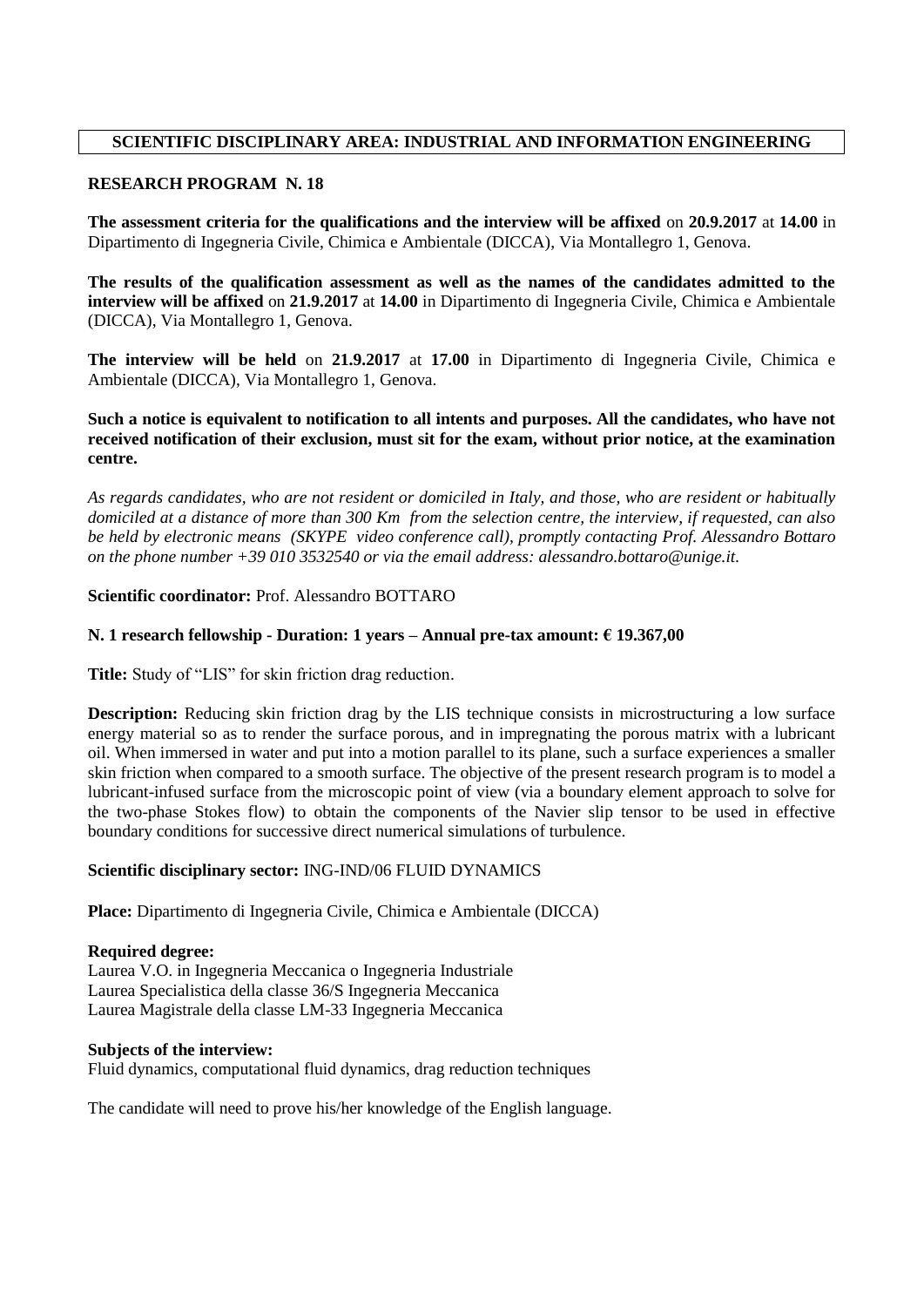**The assessment criteria for the qualifications and the interview will be affixed** on **15.9.2017** at **8.00** in Dipartimento di Ingegneria meccanica, energetica, gestionale e dei trasporti (DIME), sez. MASET, Via Montallegro 1, Genova.

**The results of the qualification assessment as well as the names of the candidates admitted to the interview will be affixed** on **15.9.2017** at **11.00** in Dipartimento di Ingegneria meccanica, energetica, gestionale e dei trasporti (DIME), sez. MASET, Via Montallegro 1, Genova.

**The interview will be held** on **15.9.2017** at **12.00** in Dipartimento di Ingegneria meccanica, energetica, gestionale e dei trasporti (DIME), sez. MASET, Via Montallegro 1, Genova.

**Such a notice is equivalent to notification to all intents and purposes. All the candidates, who have not received notification of their exclusion, must sit for the exam, without prior notice, at the examination centre.**

*As regards candidates, who are not resident or domiciled in Italy, and those, who are resident or habitually domiciled at a distance of more than 300 Km from the selection centre, the interview, if requested, can also be held by electronic means (SKYPE video conference call), promptly contacting Prof. Alessandro Sorce on the phone number +39 380 4355212 or via the email address: alessandro.sorce@unige.it.*

**Scientific coordinator:** Prof. Alessandro SORCE

# **N. 1 research fellowship - Duration: 1 years – Annual pre-tax amount: € 19.367,00**

**Title:** Development of an expert system for Combined Cycle diagnostic pattern classification.

**Description:** In large power plants, especially for combined cycles, software for performance monitoring and detection of deviations from the expected values are often employed. Measures relating systems (Data Driven) have been widely used to define numerical comparison models (Neural Network, Support Vector Machine, etc.). The diagnostic phase itself (fault detection and identification), which analyses such deviations, is mainly based on the threshold and rules usage (rule based). This activity aims to develop an advanced methodology (expert system) for analysing operational deviations, the diagnostic phase, by introducing supervised pattern classification techniques that combine the available experimental data and the previous fault recognition experience accrued by industry experts.

# **Scientific disciplinary sector:** ING-IND/09 ENERGY SYSTEMS AND POWER GENERATION

**Place:** Dipartimento di Ingegneria meccanica, energetica, gestionale e dei trasporti (DIME)

**Required degree:** Laurea Magistrale della classe LM-35 Ingegneria per l'ambiente e il territorio

### **Subjects of the interview:**

Gas Turbine Combined Cycle power plant, Data Driven Diagnostic, Pattern Classification.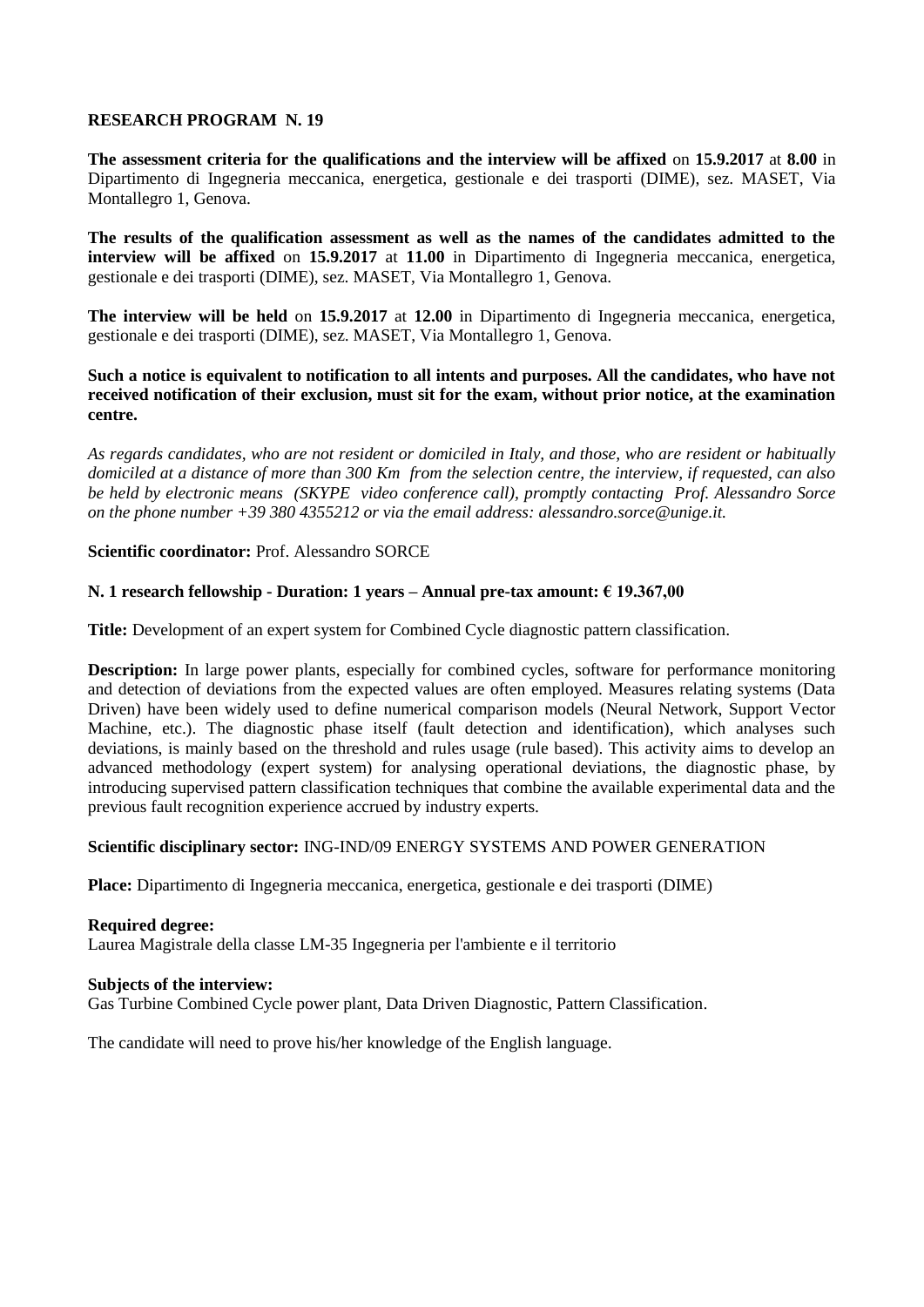**The assessment criteria for the qualifications and the interview will be affixed** on **4.9.2017** at **8.00** in Dipartimento di Ingegneria meccanica, energetica, gestionale e dei trasporti (DIME), Via Montallegro 1, Genova.

**The results of the qualification assessment as well as the names of the candidates admitted to the interview will be affixed** on **4.9.2017** at **11.00** in Dipartimento di Ingegneria meccanica, energetica, gestionale e dei trasporti (DIME), Via Montallegro 1, Genova.

**The interview will be held** on **4.9.2017** at **12.00** in Dipartimento di Ingegneria meccanica, energetica, gestionale e dei trasporti (DIME), Via Montallegro 1, Genova.

**Such a notice is equivalent to notification to all intents and purposes. All the candidates, who have not received notification of their exclusion, must sit for the exam, without prior notice, at the examination centre.**

*As regards candidates, who are not resident or domiciled in Italy, and those, who are resident or habitually domiciled at a distance of more than 300 Km from the selection centre, the interview, if requested, can also be held by electronic means (SKYPE video conference call), promptly contacting Prof. Aristide Massardo on the phone number +39 010 3532400 or via the email address: massardo@unige.it.*

## **Scientific coordinator:** Prof. Aristide MASSARDO

## **N. 1 research fellowship - Duration: 1 years – Annual pre-tax amount: € 19.367,00**

**Title:** Innovative control systems for polygenerative energy hubs.

**Description:** Distributed power generation systems require new contol system concepts for an efficient coordination of energy generation devices and energy storage systems to comply with user demands and non-dispatchable renewable power generation. Such control systems need to feature robustness, interoperability as well as optimisation/prediction capability, to maximise the exploitation of energy storage. The work consists of developing, verifying and implementing in the real field an innovative control approach to cope with an energy-hub. Such an energy-hub is composed of microturbines, thermal energy storage, thermal energy harvesting technology. The control system will have the objective of minimising the fuel consumption but retaining dispatchability and quality in power and heat delivery. The experimentation will be carried out in the DIME laboratories.

## **Scientific disciplinary sector:** ING-IND/09 ENERGY SYSTEMS AND POWER GENERATION

**Place:** Dipartimento di Ingegneria meccanica, energetica, gestionale e dei trasporti (DIME)

### **Required degree:**

Laurea V.O. in Ingegneria Informatica Laurea Specialistica della classe 35/S Ingegneria Informatica Laurea Magistrale della classe LM-32 Ingegneria Informatica

### **Subjects of the interview:**

Dynamics and control of energy systems, advanced energy systems, measurements and data acquisition in energy plants.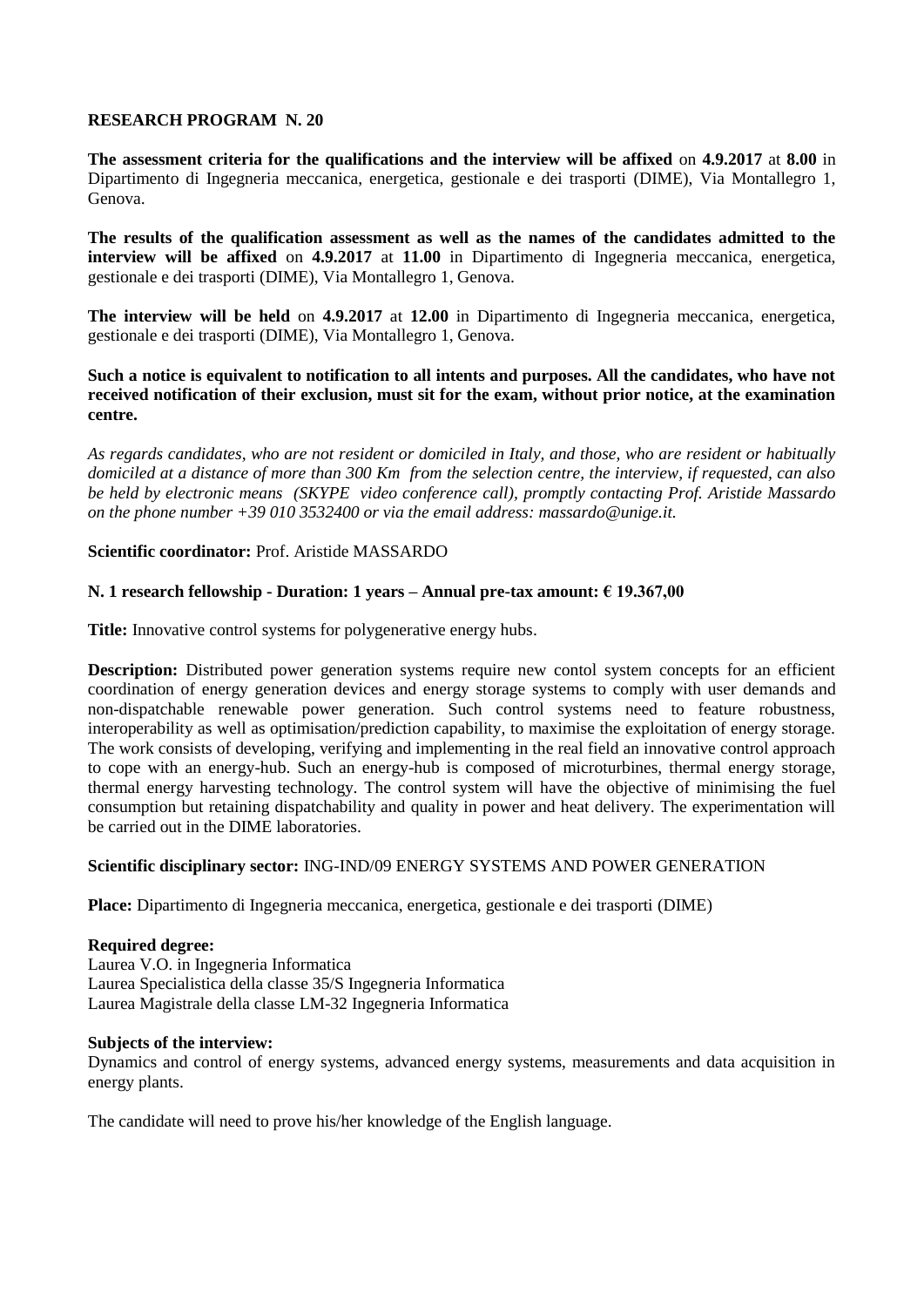**The assessment criteria for the qualifications and the interview will be affixed** on **4.9.2017** at **8.30** in Dipartimento di Ingegneria meccanica, energetica, gestionale e dei trasporti (DIME), Via Opera Pia 15A, Genova.

**The results of the qualification assessment as well as the names of the candidates admitted to the interview will be affixed** on **4.9.2017** at **14.30** in Dipartimento di Ingegneria meccanica, energetica, gestionale e dei trasporti (DIME), Via Opera Pia 15A, Genova.

**The interview will be held** on **4.9.2017** at **15.00** in Dipartimento di Ingegneria meccanica, energetica, gestionale e dei trasporti (DIME), Via Opera Pia 15A, Genova.

**Such a notice is equivalent to notification to all intents and purposes. All the candidates, who have not received notification of their exclusion, must sit for the exam, without prior notice, at the examination centre.**

*As regards candidates, who are not resident or domiciled in Italy, and those, who are resident or habitually domiciled at a distance of more than 300 Km from the selection centre, the interview, if requested, can also be held by electronic means (SKYPE video conference call), promptly contacting Prof. Matteo Zoppi on the phone number +39 010 3532837 or via the email address: matteo.zoppi@unige.it.*

### **Scientific coordinator:** Prof. Matteo ZOPPI

## **N. 1 research fellowship - Duration: 2 years – Annual pre-tax amount: € 19.367,00**

**Title:** Flexible automation with swarm fixtures: development of applications on the SwarmItFIX demonstrator.

**Description:** Development of control strategies and experimental validation on flexible automation tasks using a flexible reconfigurable multi-agent system with agents operating as a robotic swarm.

### **Scientific disciplinary sector:** ING-IND/13 APPLIED MECHANICS

**Place:** Dipartimento di Ingegneria meccanica, energetica, gestionale e dei trasporti (DIME)

### **Required degree:**

Laurea Magistrale delle classi: LM-17 Fisica, LM-25 Ingegneria dell'automazione, LM-26 Ingegneria della sicurezza, LM-28 Ingegneria elettrica, LM-29 Ingegneria elettronica, LM-32 Ingegneria informatica, LM-33 Ingegneria meccanica, LM-44 Modellistica matematico-fisica per l'ingegneria, LM-58 Scienze dell'universo.

## **Subjects of the interview:**

Robotics, swarm robotic systems, control of multi-agent systems, flexible automation.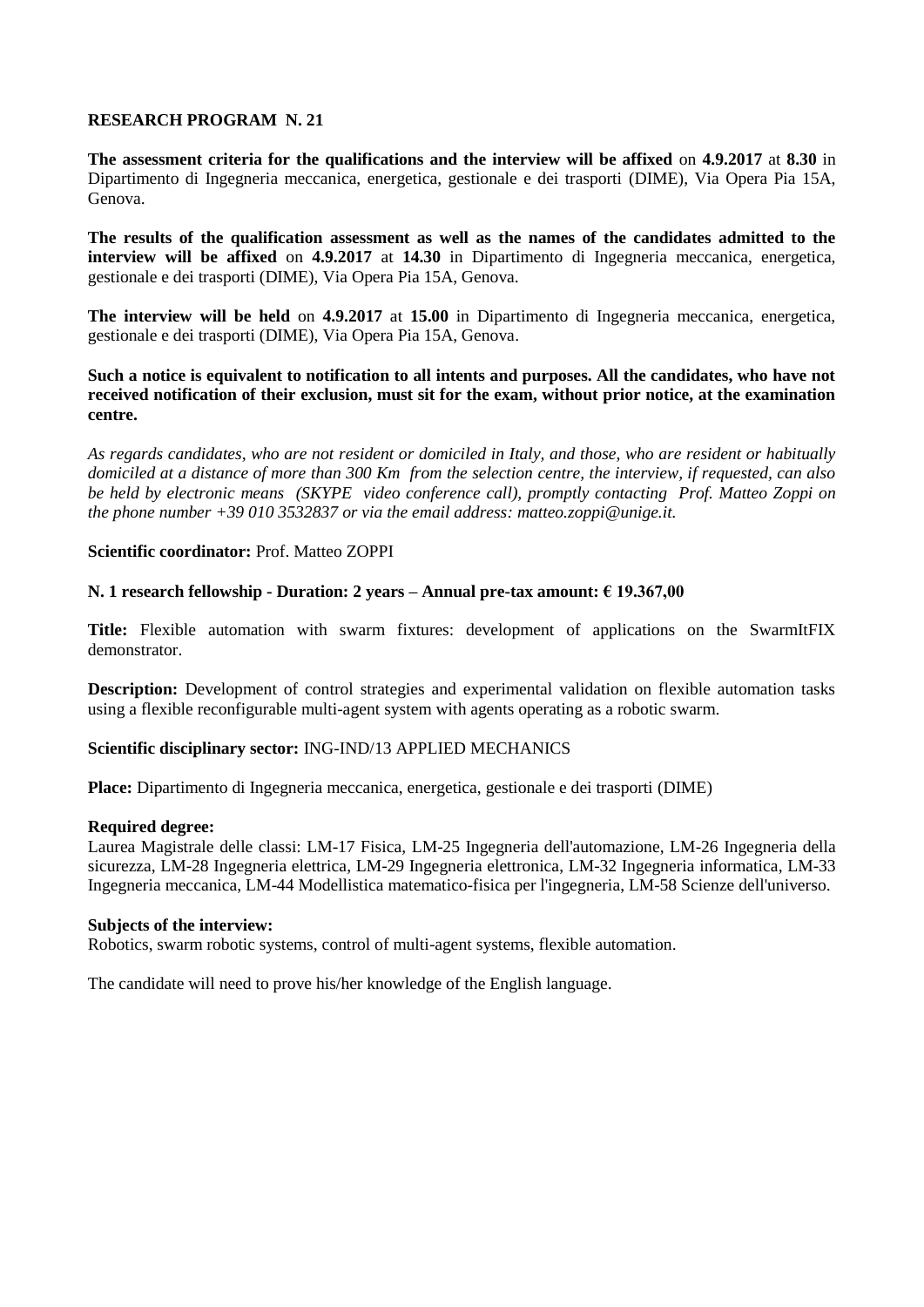## **Scientific coordinator**: Prof. Federico SILVESTRO

# **N. 1 research fellowship - Duration: 1 years – Annual pre-tax amount: € 19.367,00**

**Title**: Study and development of probabilistic models for the sizing of generation on ship.

**Description:** The topic of the research activity concerns definition and development - from the technicalfunctional description of the generation systems on board, of their sizing on the basis of a probabilistic approach to EPLA (Electric Power Load Analysis). Stochastic models will be analyzed and proposed to represent the behavior of onboard electrical consumption and a tool will be developed in the Matlab environment for analysis and sizing of the electric generation.

## **Scientific disciplinary sector:** ING-IND/33 ELECTRICAL POWER SYSTEMS

**Place:** Dipartimento di ingegneria navale, elettrica, elettronica e delle telecomunicazioni (DITEN)

## **Required degree:**

Laurea Magistrale delle classi: LM-28 Ingegneria elettrica, LM-34 Ingegneria navale.

# **Subjects of the interview**:

- Methodological aspects for the modeling of marine processes;
- SW tools for modeling and multivariable optimization algorithms;
- EPLA (Electric Power Load Analysis);
- Modeling of generation systems for on board electric systems;
- Modeling of stochastic processes.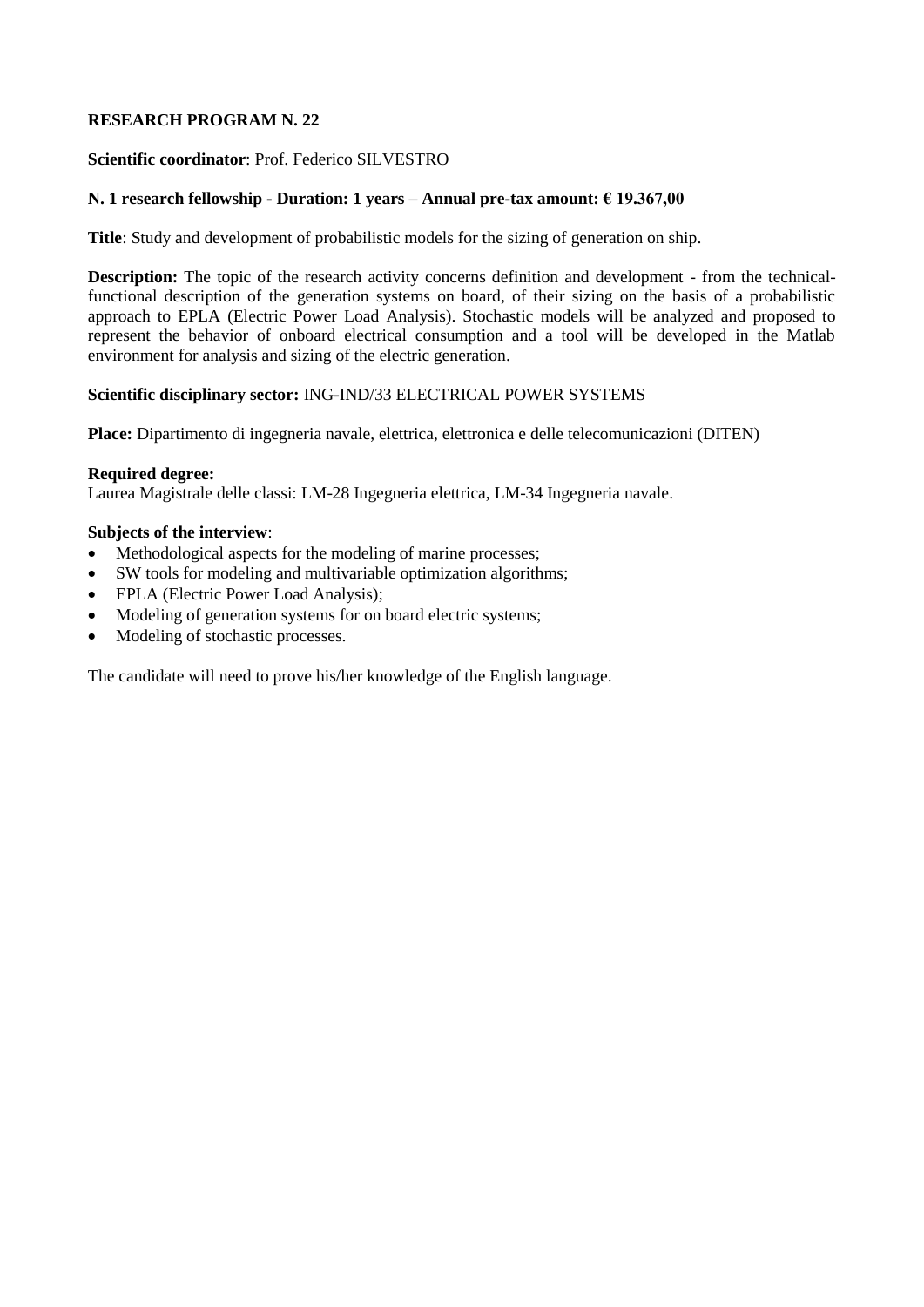**The assessment criteria for the qualifications and the interview will be affixed** on **4.9.2017** at **9.00** in Dipartimento di Informatica, bioingegneria, robotica e ingegneria dei sistemi (DIBRIS), Via Opera Pia 13, Genova.

**The results of the qualification assessment as well as the names of the candidates admitted to the interview will be affixed** on **4.9.2017** at **12.30** in Dipartimento di Informatica, bioingegneria, robotica e ingegneria dei sistemi (DIBRIS), Via Opera Pia 13, Genova.

**The interview will be held** on **4.9.2017** at **14.30** in Dipartimento di Informatica, bioingegneria, robotica e ingegneria dei sistemi (DIBRIS), Via Opera Pia 13, Genova.

**Such a notice is equivalent to notification to all intents and purposes. All the candidates, who have not received notification of their exclusion, must sit for the exam, without prior notice, at the examination centre.**

## **Scientific coordinator:** Prof. Enrico SIMETTI

## **N. 1 research fellowship - Duration: 1 years – Annual pre-tax amount: € 27.133,00**

**Title:** Control architecture design and real-time implementation for an underwater vehicle for mining exploration and underwater plant maintenance.

**Description:** The ISME inter-university center is currently involved in two European H2020 projects: ROBUST (Robotic subsea exploration technologies) and DexROV (Dexterous ROV: effective dexterous ROV operations in presence of communication latencies). Both projects involve the use of underwater robots: the first one for mining survey on the seafloor, and the second one for the control and maintenance of submersed systems through "intelligent" teleoperation. The operations must both be carried out semi- or completely autonomously. The purpose of the research project will be to develop a control architecture that gives the robot such autonomy in executing the various tasks required (functional to both projects), and to carry out the related experimental tests.

## **Scientific disciplinary sector:** ING-INF/04 SYSTEMS AND CONTROL ENGINEERING

**Place:** Centro interuniversitario di ricerca di Sistemi integrati per l'ambiente marino (ISME)

### **Required degree:**

Laurea Magistrale delle classi: LM-25 Ingegneria dell'automazione, LM-32 Ingegneria informatica.

### **Subjects of the interview:**

Excellent knowledge of C/C++ programming languages, soft and hard real-time operating systems, concurrent process programming and networked systems. Good knowledge of Matlab/Simulink. Basic knowledge of robotics, cooperative robotics, guidance & navigation & control schemes, localization schemes, task priority based control techniques.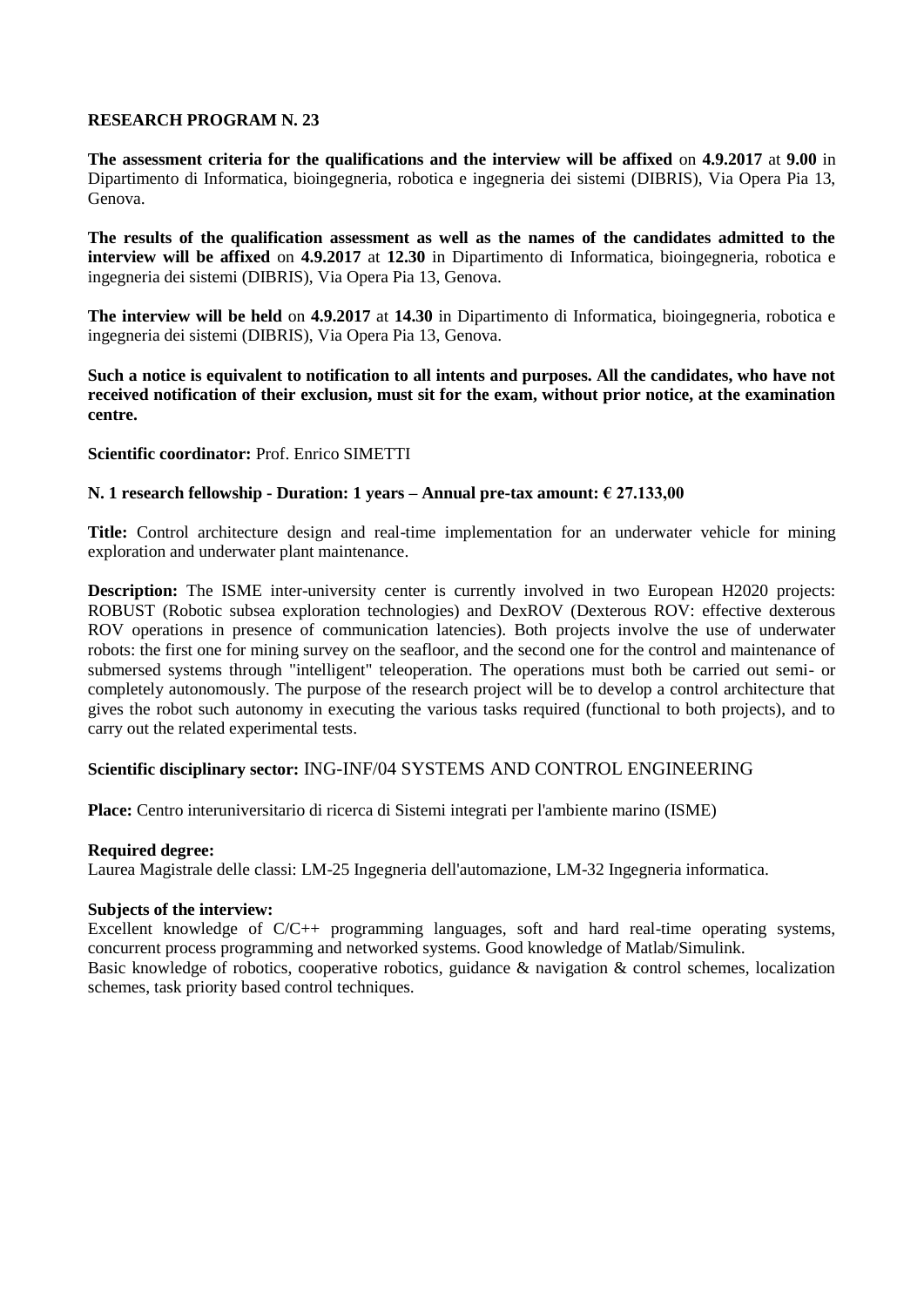**The assessment criteria for the qualifications and the interview will be affixed** on **5.9.2017** at **9.30** in Dipartimento di Informatica, bioingegneria, robotica e ingegneria dei sistemi (DIBRIS), Via Opera Pia 11a, Genova.

**The results of the qualification assessment as well as the names of the candidates admitted to the interview will be affixed** on **5.9.2017** at **13.00** in Dipartimento di Informatica, bioingegneria, robotica e ingegneria dei sistemi (DIBRIS), Via Opera Pia 11a, Genova.

**The interview will be held** on **5.9.2017** at **13.30** in Dipartimento di Informatica, bioingegneria, robotica e ingegneria dei sistemi (DIBRIS), Via Opera Pia 11a, Genova.

**Such a notice is equivalent to notification to all intents and purposes. All the candidates, who have not received notification of their exclusion, must sit for the exam, without prior notice, at the examination centre.**

**Scientific coordinator:** Prof. Davide ANGUITA

# **N. 1 research fellowship - Duration: 1 years – Annual pre-tax amount: € 19.367,00**

**Title:** Study and application of knowledge extraction techniques from railway asset data in the context of the EC H2020 IN2DREAMS project.

**Description:** The objective of the research is the study and application of knowledge extraction techniques, based on Big Data Analytics and Data Mining methods, from railway asset data in the context of the EC-H2020 IN2DREAMS project.

In particular, the objective will be to define application scenarios and approaches for data exchange between stakeholders and users of a rail transport network. Starting from the identified scenarios, the research will address the development of knowledge extraction techniques, with particular reference to descriptive, diagnostic and predictive models, and the identification of methodologies for model assessment.

# **Scientific disciplinary sector:** ING-INF/05 INFORMATION PROCESSING SYSTEMS

**Place:** Dipartimento di Informatica, bioingegneria, robotica e ingegneria dei sistemi (DIBRIS)

# **Required degree:**

Laurea V.O. in Ingegneria Meccanica o Ingegneria Industriale Laurea Specialistica delle classi: 32/S Ingegneria elettronica, 35/S Ingegneria informatica Laurea Magistrale delle classi: LM-29 Ingegneria elettronica, LM-32 Ingegneria Informatica

# **Subjects of the interview:**

- Computing and storage architectures for data analysis: Hadoop/Spark, NoSQL.
- Languages and techniques for data analysis: MLlib, R, Scala.